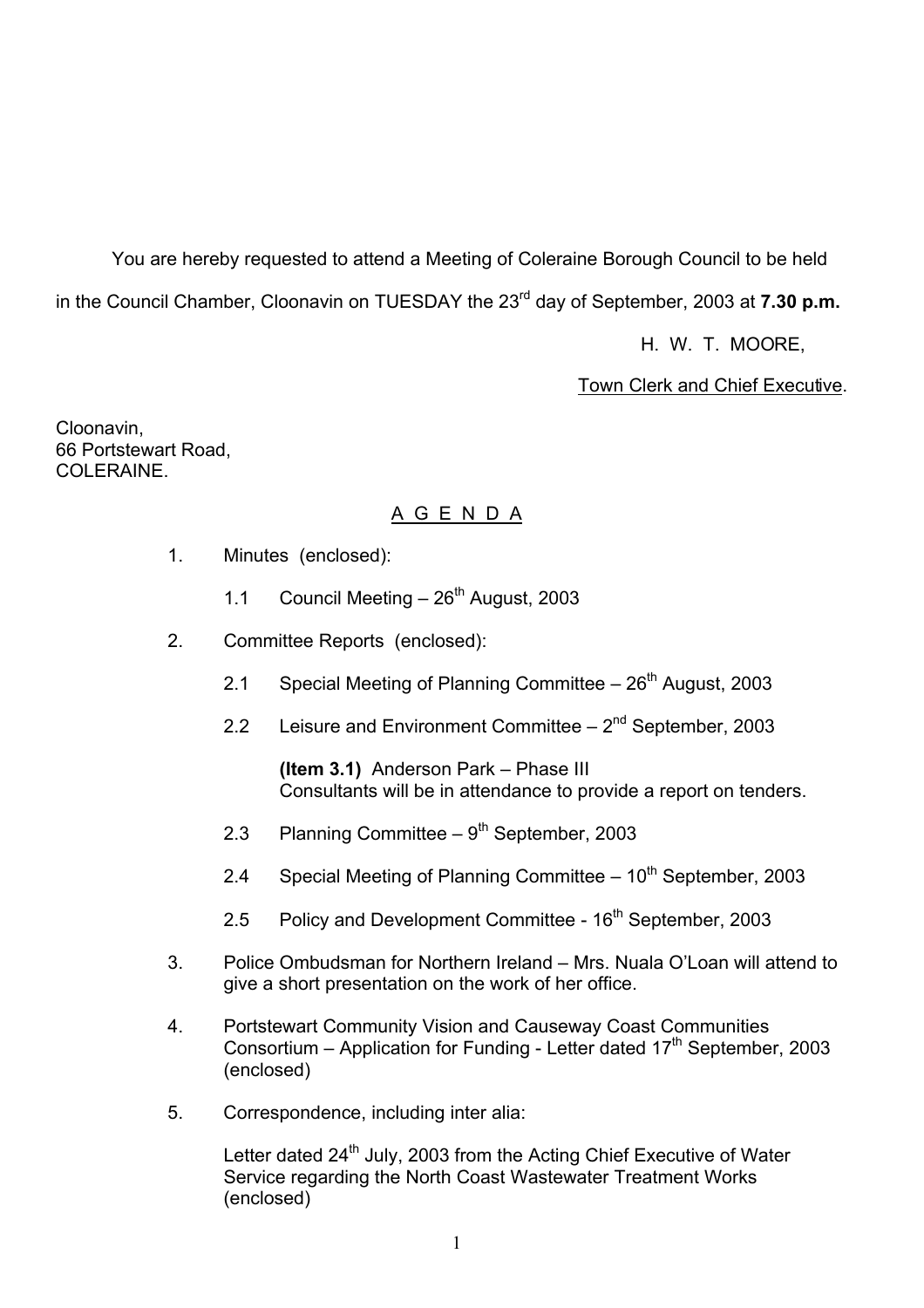- 6. Coleraine Market Yard Development Brief**\***
- 7. Legal Proceedings The Street Trading Act (N.I.) 2001 (Report enclosed)**\***
- 8. Documents for Sealing

#### **Enclosed for Information:**

Minutes of the Northern Health and Social Services Council dated 4<sup>th</sup> June, 2003

\* Recommended for consideration "In Committee".

To: Each Member of Council. To: Each Member, 2003.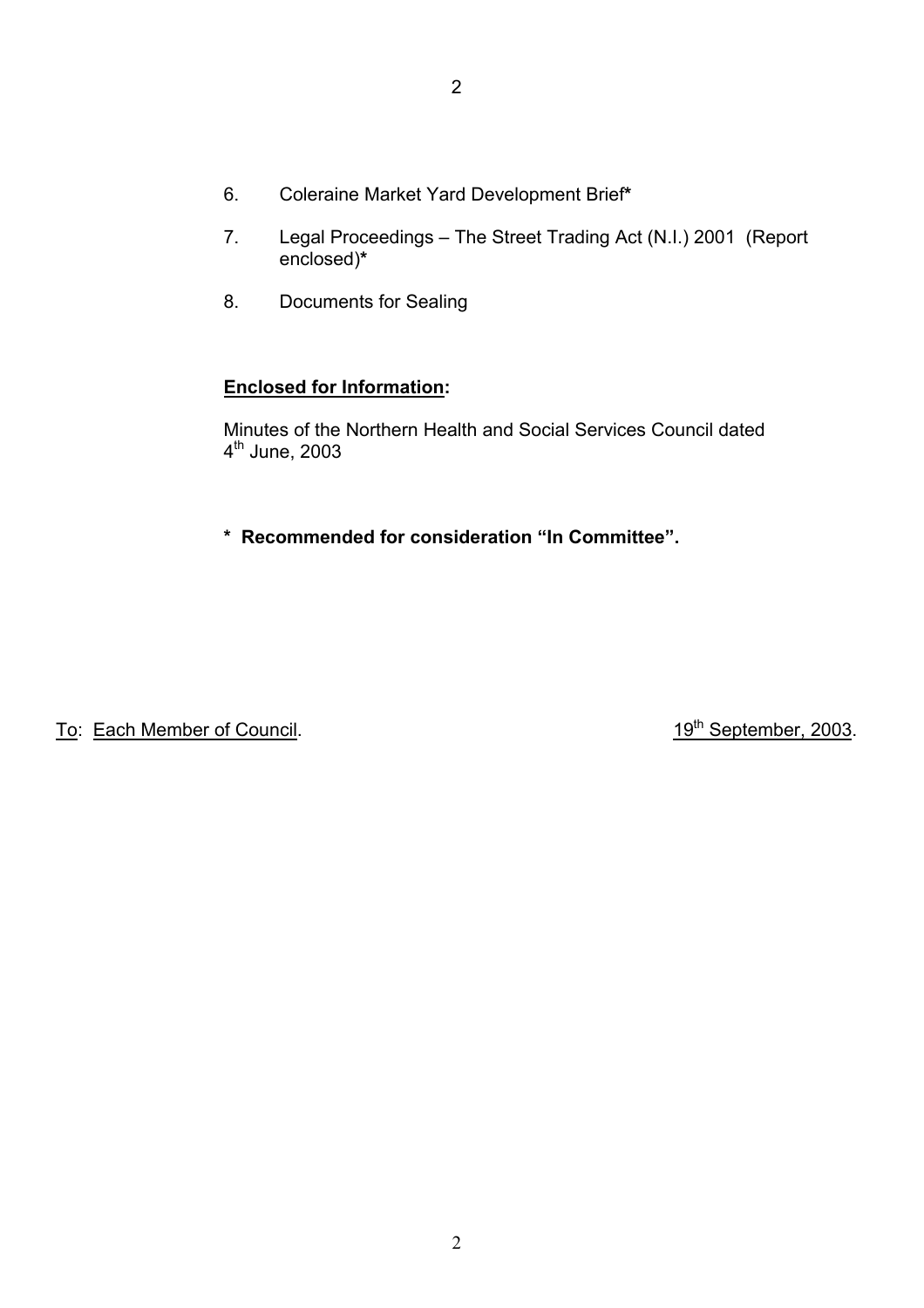#### **COLERAINE BOROUGH COUNCIL**

 Minutes of proceedings of Coleraine Borough Council held in the Council Chamber, Cloonavin on Tuesday, 26<sup>th</sup> August, 2003 immediately following the Special Meeting of the Planning Committee.

**Convened:** As per Notice attached

**Present:** The Mayor, Councillor R. D. Stewart, in the Chair

The Deputy Mayor, Councillor E. M. Mullan

#### **Aldermen**

P. E. A. Armitage (Mrs.) W. T. Creelman  $($ ltems  $1.0 - 7.1)$  B. Leonard E. T. Black (Mrs.) W. J. McClure

#### **Councillors**

| E. A. Johnston (Mrs.) |
|-----------------------|
| W. A. King            |
| (Items $1.0 - 7.1$ )  |
| D. McClarty           |
| G. L. McLaughlin      |
| R. A. McPherson       |
| W. J. Watt            |
|                       |

 **Officers in Attendance:** Town Clerk and Chief Executive, Director of Corporate Services, Acting Director of Environmental Health, Senior Technical Officer, Leisure Services Officer (Services) and Administrative Assistant

#### **Apologies:** Councillors Barbour, Bradley and McQuillan

#### **1.0 MINUTES**

The minutes of the Council Meeting of  $24<sup>th</sup>$  June, 2003 were confirmed and signed.

#### **2.0 COMMITTEE REPORTS**

| 2.1 | Leisure and Environment | The Chairman, Councillor Deans, moved the   |
|-----|-------------------------|---------------------------------------------|
|     | Committee               | adoption of the Leisure and Environment     |
|     |                         | Committee Report; this was duly seconded by |
|     |                         | Alderman Creelman.                          |

Matters arising:

| 2.1.1 Legal Proceedings -<br><b>Street Trading Act</b><br>(N.I.) 2001 | It was proposed by Councillor McPherson,<br>seconded by Alderman Mrs. Black and agreed<br>that this item be considered "In Committee"<br>at the end of the meeting. |
|-----------------------------------------------------------------------|---------------------------------------------------------------------------------------------------------------------------------------------------------------------|
|                                                                       |                                                                                                                                                                     |

2.1.2 Springhill Bar, Portrush The Senior Technical Officer reported that the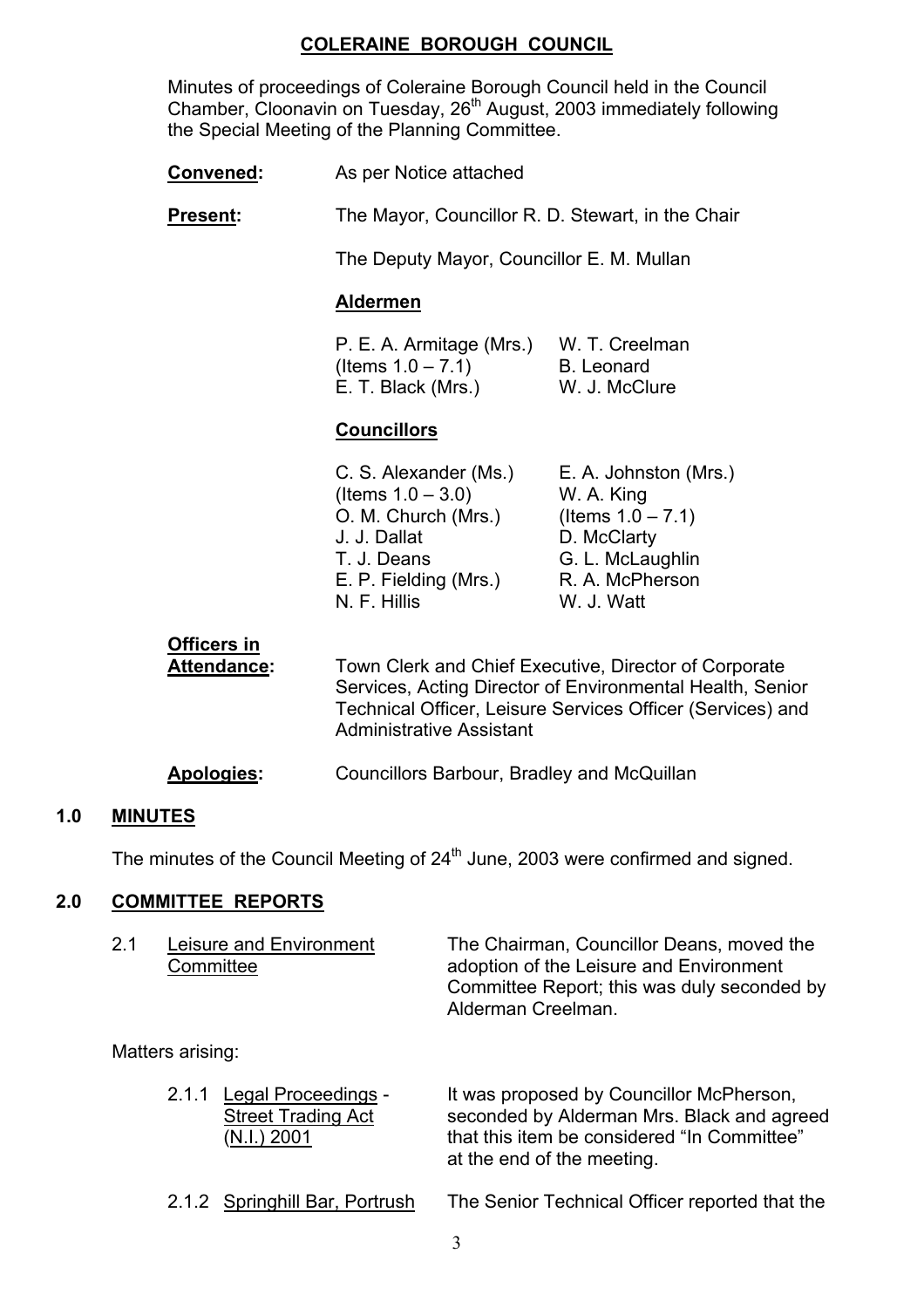objector, Mrs. Alexander, had submitted a letter requesting the retention of special conditions in the Entertainments Licence for the Springhill Bar, Portrush.

The applicant, Mr. S. McLaughlin, 17 Causeway Street, Portrush had requested his representative to address Council regarding removal of special conditions. The Senior Technical Officer reported that Mr. McLaughlin was not seeking variation of the licence. Mr. Ramsay, Manager, addressed Council on Mr. McLaughlin's behalf and requested removal of the special conditions.

Following discussion it was proposed by Councillor Hillis, seconded by Alderman McClure and agreed that the special conditions be retained in the Entertainments Licence for the Springhill Bar, Portrush.

The Committee Report was, therefore, adopted subject to this amendment.

| 2.2 | <b>Policy and Development</b> |
|-----|-------------------------------|
|     | Committee – Special Meeting - |
|     | $7th$ August, 2003            |

Matters arising:

The Chairman, Councillor Mrs. Johnston, moved the adoption of the Special Meeting of the Policy and Development Committee; this was duly seconded by Councillor McClarty.

| 2.2.1 Lawn System -<br><b>Coleraine Cemetery</b> | Alderman McClure asked to be recorded as<br>being against the adoption of the<br>recommendation relating to the lawn system<br>at Coleraine Cemetery. |
|--------------------------------------------------|-------------------------------------------------------------------------------------------------------------------------------------------------------|
|                                                  |                                                                                                                                                       |
|                                                  |                                                                                                                                                       |

The Committee Report was, therefore, adopted subject to this amendment.

| 2.3 |                  | <b>Planning Committee</b>            | The Chairman, Councillor Watt, moved the<br>adoption of the Planning Committee; this was<br>duly seconded by Alderman McClure and agreed.                      |
|-----|------------------|--------------------------------------|----------------------------------------------------------------------------------------------------------------------------------------------------------------|
| 2.4 | Committee        | <b>Policy and Development</b>        | The Chairman, Councillor Mrs. Johnston,<br>moved the adoption of the Policy and<br>Development Committee Report; this was duly<br>seconded by Councillor Watt. |
|     | Matters arising: |                                      |                                                                                                                                                                |
|     | 2.4.1            | Development at West<br>Bay, Portrush | Following discussion it was proposed by<br>Councillor Ms. Alexander, seconded by<br>the Deputy Mayor and agreed:                                               |

 That legal advice be sought on whether this issue could be pursued through the judicial review process.

2.4.2 Flowerfield Arts Centre - It was noted that Councillor McPherson had not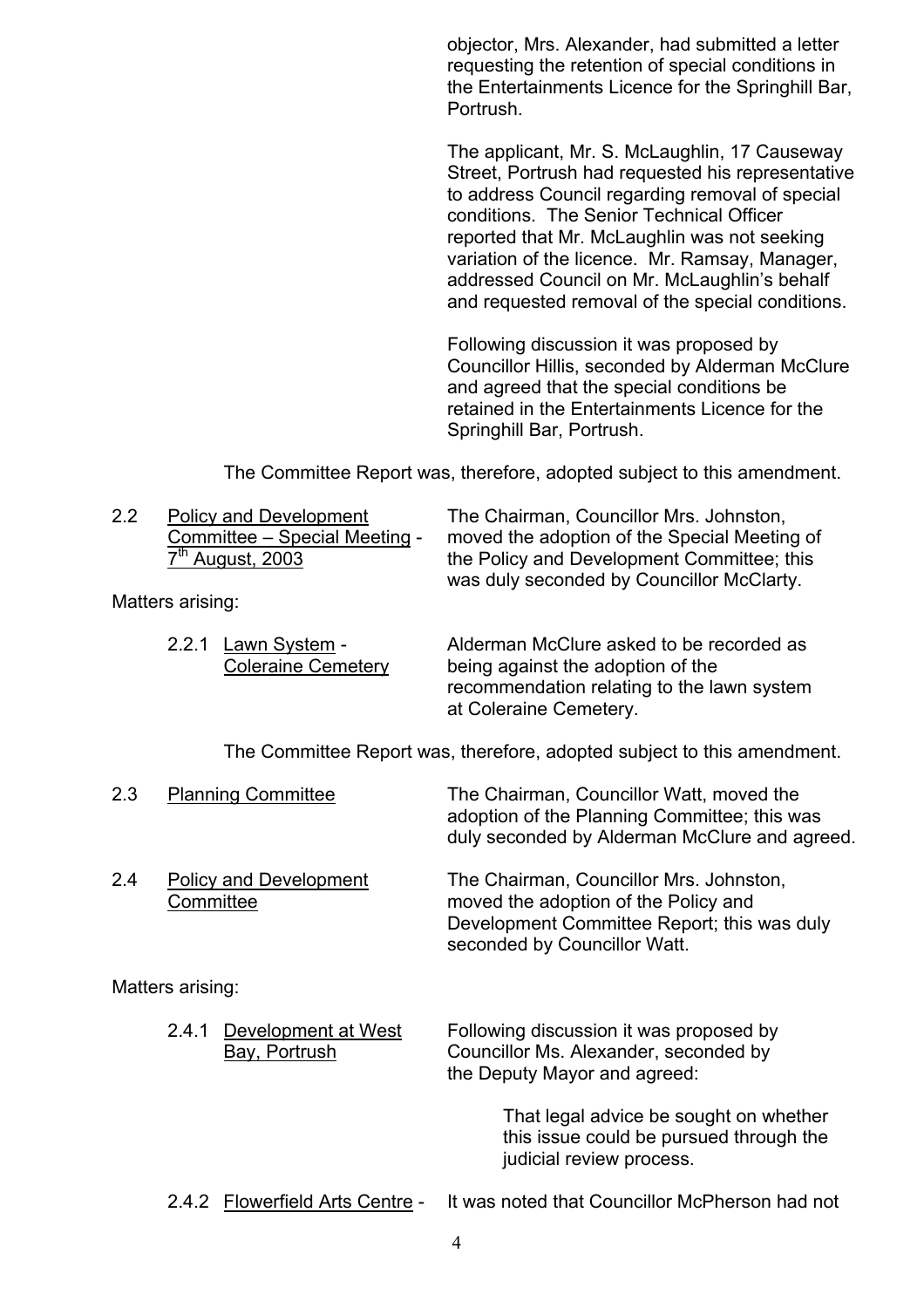Land Acquisition Request been present for this item.

- 2.4.3 Review of Members' It was agreed that the views of the National Payments Association of Councillors on this topic be considered within the Sub-Committee appointed.
- 2.4.4 Coleraine Market Yard It was proposed by Councillor Watt, seconded by Councillor McClarty and agreed that this item be considered "In Committee" at the end of the meeting.

 The Committee Report was, therefore, adopted subject to these amendments.

2.5 Zomba Sub-Committee Members noted that the Town Clerk and Chief Executive would be accompanying Dr. Gordon on a visit to Zomba in October 2003.

#### **3.0 NORTHERN CORRIDOR RAIL LINK**

Consideration was given to the Town Clerk and Chief Executive's report (previously supplied) on the Northern Corridor Rail Link Regional Transportation Strategy for Northern Ireland  $2002 - 12$ .

Following discussion it was agreed, that in view of the uncertainty which appears to have arisen, that an assurance be sought from the Minister for Regional Development reaffirming Government's commitment to the retention of the line. It was agreed that this approach should involve the Northern Corridor Railways Group, the umbrella organisation of Councils on the Northern line.

#### **4.0 SPECIAL PLANNING MEETING - 10TH SEPTEMBER - MODERNISING THE PLANNING PROCESS**

It was noted that a Special Planning Meeting would be held on Wednesday, 10<sup>th</sup> September, 2003 at 7.30 p.m. on Modernising the Planning Process.

## **5.0 DOCUMENTS TABLED**

- (a) Minutes of the North-Eastern Education and Library Board dated  $27<sup>th</sup>$  May, 2003
- (b) Details of Coleraine District Policing Partnership Public Meetings of  $28<sup>th</sup>$  April and  $23<sup>rd</sup>$  June, 2003
- $(c)$  The Electoral Commission Report entitled "The Shape of Elections to Come"
- (d) Office of Fair Trading  $-$  Annual Plan 2003  $-$  04
- (e) Child Protection Guidelines Co-Operating to Safeguard Children
- (f) Water Service Annual Report and Accounts  $2002 2003$
- (g) Equality Commission Corporate Plan  $2003 2006$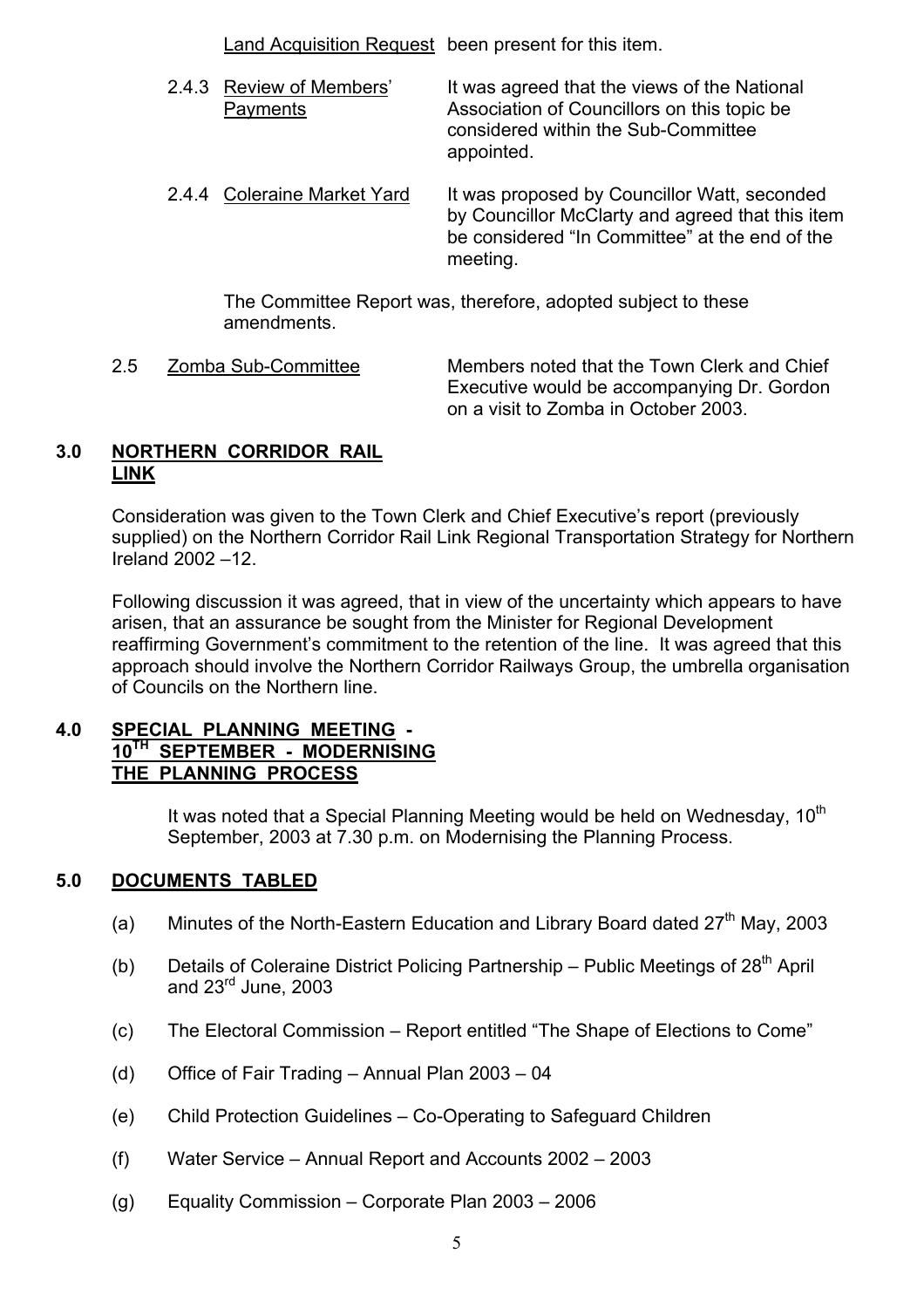- $(h)$  Translink Group Annual Review 2002/2003
- $(i)$  N. I. Human Rights Commission Annual Report 2003
- (j) BBC NI Annual Review 2002/2003
- $(k)$  Crown Estate Commissions Report for 2003

## **6.0 DOCUMENTS FOR SEALING**

Resolved:

That the following documents be sealed:

| 1. | Form of Agreement                                                                                            | Council and S. Gillan, 6 Bank Square,<br>Maghera.<br>Christie Park, Coleraine - Landing Jetty Ground<br>Works. |
|----|--------------------------------------------------------------------------------------------------------------|----------------------------------------------------------------------------------------------------------------|
| 2. | Lease and Counterpart                                                                                        | The Crown Estate Commissioners to Council.<br>Foreshore and seabed at Portrush Harbour.                        |
| 3. | Bye-Laws to Control the<br>Consumption of Intoxicating<br><b>Liquor in Designated Places</b><br>(Three sets) | Council and Department for Social Development<br>for Northern Ireland.                                         |
| 4. | Form of Agreement                                                                                            | Council and TAL Limited, Lissue Road,<br>Lisburn - Cell IV Lining Contract, Craigahulliar<br>Landfill Site.    |
| 5. | <b>Cemetery Titles</b>                                                                                       | Grant of Right of Burial – Deeds<br>Register Nos. 2901 - 2921 inclusive:                                       |
|    |                                                                                                              | Anherton                                                                                                       |

- Agherton Ballywillan 5 Coleraine 8 <u>Kilrea dhexe a shekara ta 1979, a shekara ta 1979, a shekara ta 1979, a shekara ta 1979, a shekara ta 1979</u>, a sh
	- Portstewart 8

Advanced Deeds:

- Agherton 1 Ballywillan -
- Coleraine 1
- Portstewart 2

#### **8.0 WORLD PLOUGHING CHAMPION - MR. DAVID WRIGHT, MAGHERAFELT**

 It was agreed that a letter of congratulations be forwarded to Mr. David Wright, Magherafelt following his recent success in winning the World Ploughing Championships.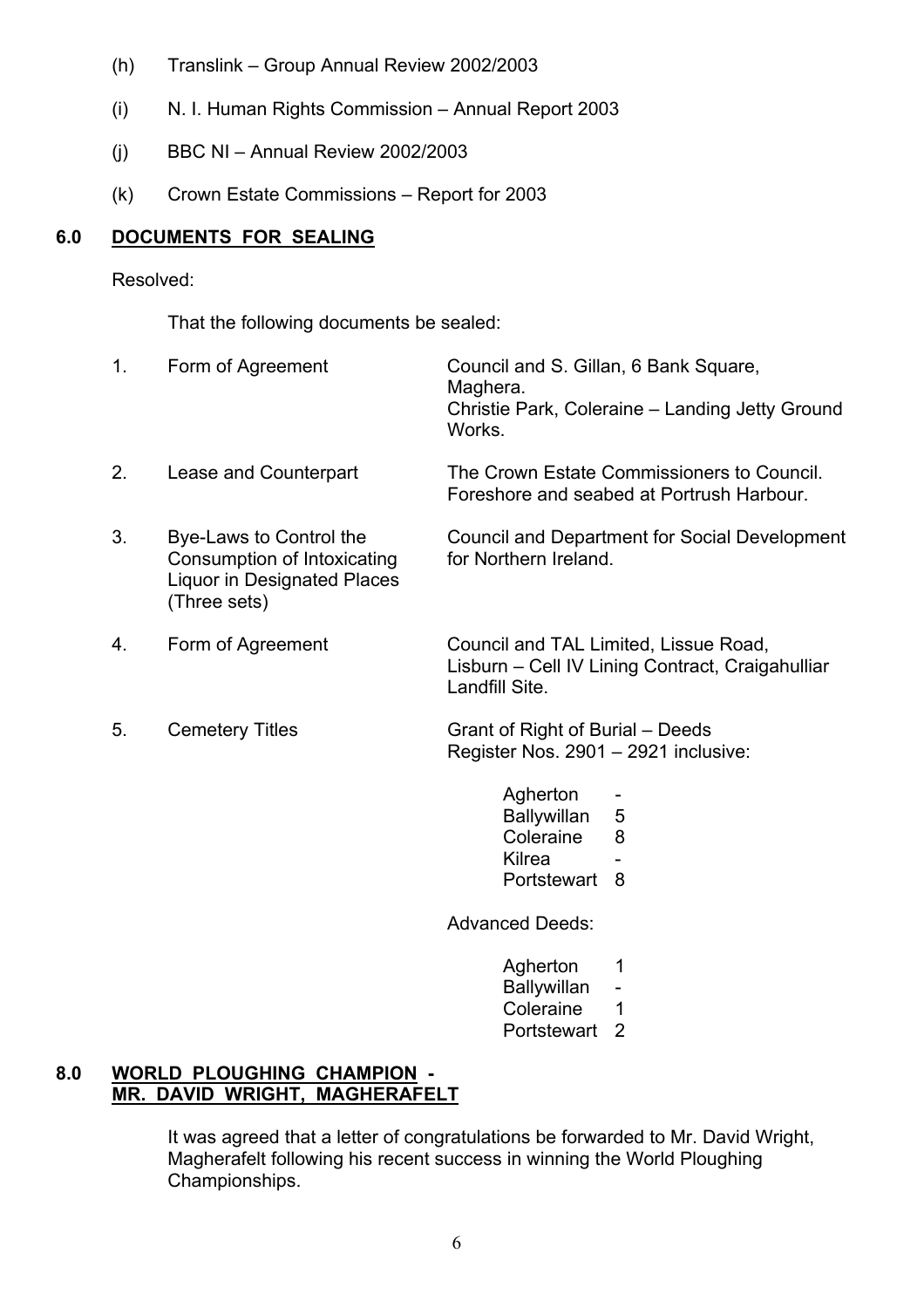## **SPECIAL MEETING**

## **PLANNING COMMITTEE**

## **26th August, 2003.**

|     | <b>Convened:</b>                     | To meet representatives of the Planning Service to<br>discuss issues of concern relating to:                                                                                                                                                                                                     |                                                                                           |
|-----|--------------------------------------|--------------------------------------------------------------------------------------------------------------------------------------------------------------------------------------------------------------------------------------------------------------------------------------------------|-------------------------------------------------------------------------------------------|
|     |                                      | 1.<br>Developments at West Bay, Portrush following the<br>issue of approvals on application numbers<br>C/2000/0937 and C/2000/0938                                                                                                                                                               |                                                                                           |
|     |                                      | 2.<br>The recent demolition of listed buildings at<br>The Diamond, Portstewart                                                                                                                                                                                                                   |                                                                                           |
|     | <b>Present:</b>                      | Councillor W. J. Watt, in the Chair                                                                                                                                                                                                                                                              |                                                                                           |
|     |                                      | The Mayor, Councillor R. D. Stewart                                                                                                                                                                                                                                                              |                                                                                           |
|     |                                      | The Deputy Mayor, Councillor E. M. Mullan                                                                                                                                                                                                                                                        |                                                                                           |
|     |                                      | <b>Aldermen</b>                                                                                                                                                                                                                                                                                  |                                                                                           |
|     |                                      | P. E. A. Armitage (Mrs.)<br>E. T. Black (Mrs.)<br>W. T. Creelman                                                                                                                                                                                                                                 | <b>B.</b> Leonard<br>W. J. McClure                                                        |
|     |                                      | <b>Councillors</b>                                                                                                                                                                                                                                                                               |                                                                                           |
|     |                                      | C. S. Alexander (Ms.)<br>O. M. Church (Mrs.)<br>J. J. Dallat<br>T. J. Deans<br>E. P. Fielding (Mrs.)<br>N. F. Hillis                                                                                                                                                                             | E. A. Johnston (Mrs.)<br>W. A. King<br>D. McClarty<br>G. L. McLaughlin<br>R. A. McPherson |
|     | Officers in<br><b>Attendance:</b>    | Town Clerk and Chief Executive, Director of Corporate<br>Services, Acting Director of Environmental Health, Senior<br>Building Control Officer, Senior Technical Officer, Leisure<br>Services Officer (Services), Finance Officer, Administrative<br><b>Officer and Administrative Assistant</b> |                                                                                           |
|     | <u>Also in</u><br><b>Attendance:</b> | Representatives from the Planning Service – Mr. I. Maye,<br>Mr. P. Quinn, Mr. C. Ball and Mr. W. Mussen                                                                                                                                                                                          |                                                                                           |
|     | Apologies:                           | Councillors Barbour, Bradley and McQuillan                                                                                                                                                                                                                                                       |                                                                                           |
| 1.0 | <b>WELCOME</b>                       |                                                                                                                                                                                                                                                                                                  |                                                                                           |

The Chairman welcomed everyone to the meeting.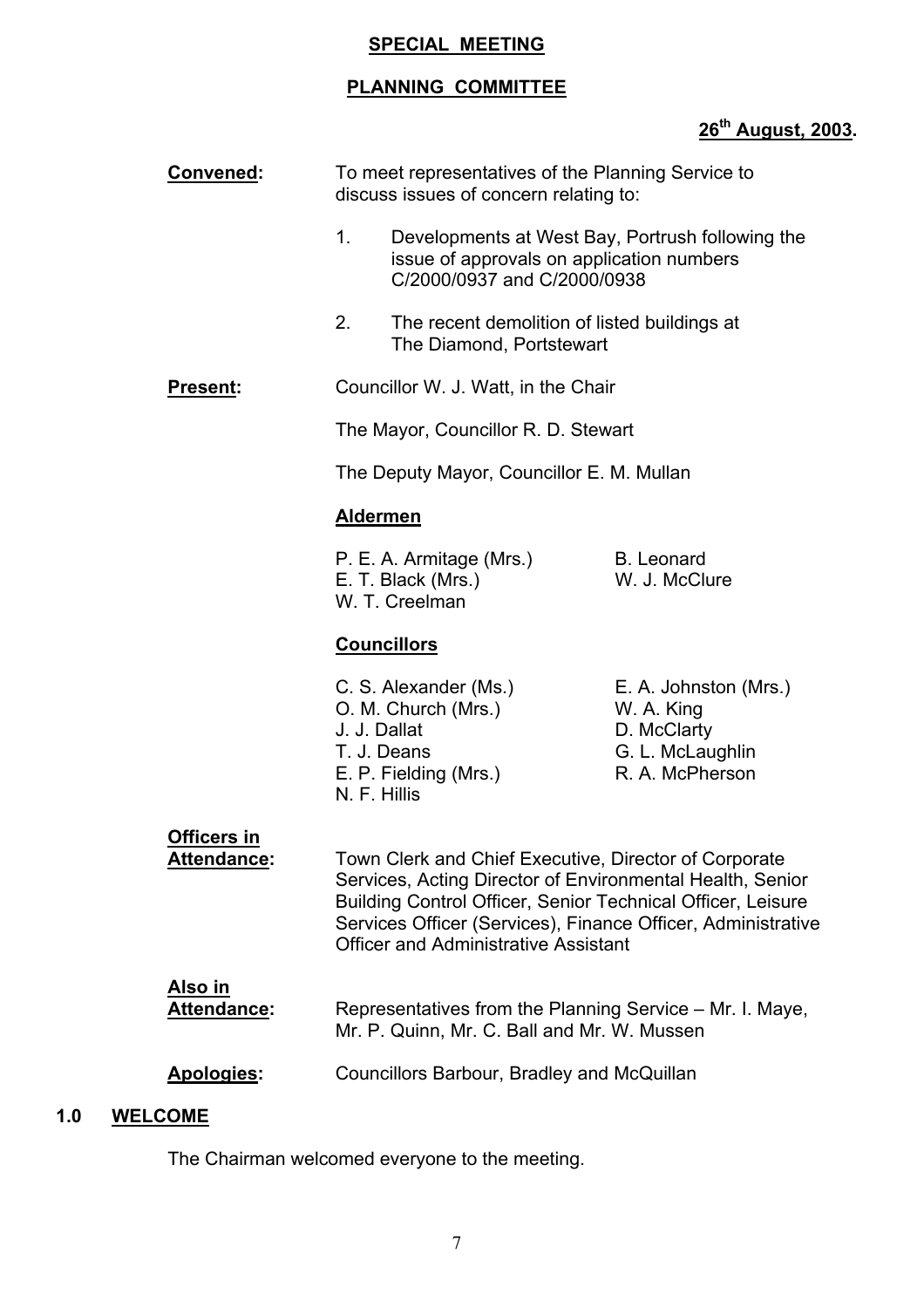#### **2.0 DEVELOPMENTS AT WEST BAY, PORTRUSH**

Mr. Ian Maye updated members on the current position regarding developments at West Bay, Portrush following the issue of planning approvals.

Members noted that currently the development did not comply with a number of conditions attached to the approvals. Discussions were ongoing with the applicant, Seaport Investments Ltd. and Mr. Maye and his officers had met with local residents on site to hear their concerns.

Mr. Maye advised members that the approvals had been granted after a period of comprehensive assessment and adjustment to the original application. The Planning Service felt that the approvals were, on balance, justifiable.

Mr. Quinn of the Planning Service gave a resumé of the processes involved in dealing with the applications.

A full discussion ensued during which the Planning Service representatives answered various members' questions and assured members that it was their intention to ensure that the development was implemented in full accordance with the specified conditions.

#### **3.0 DEMOLITION OF LISTED BUILDINGS AT THE DIAMOND, PORTSTEWART**

Mr. Maye outlined Planning Service's intention to issue legal proceedings against the developer regarding the recent unauthorised demolition of listed buildings at The Diamond, Portstewart.

Members noted that the courts would shortly have enhanced penalties available to apply in such cases. As the development at The Diamond, Portstewart had recommenced Planning Service would be issuing a Stop Notice if the work continued.

Council expressed its support for the enforcement action being taken by the Planning Service.

#### **4.0 THANKS**

The Chairman thanked the Planning Service representatives for their attendance.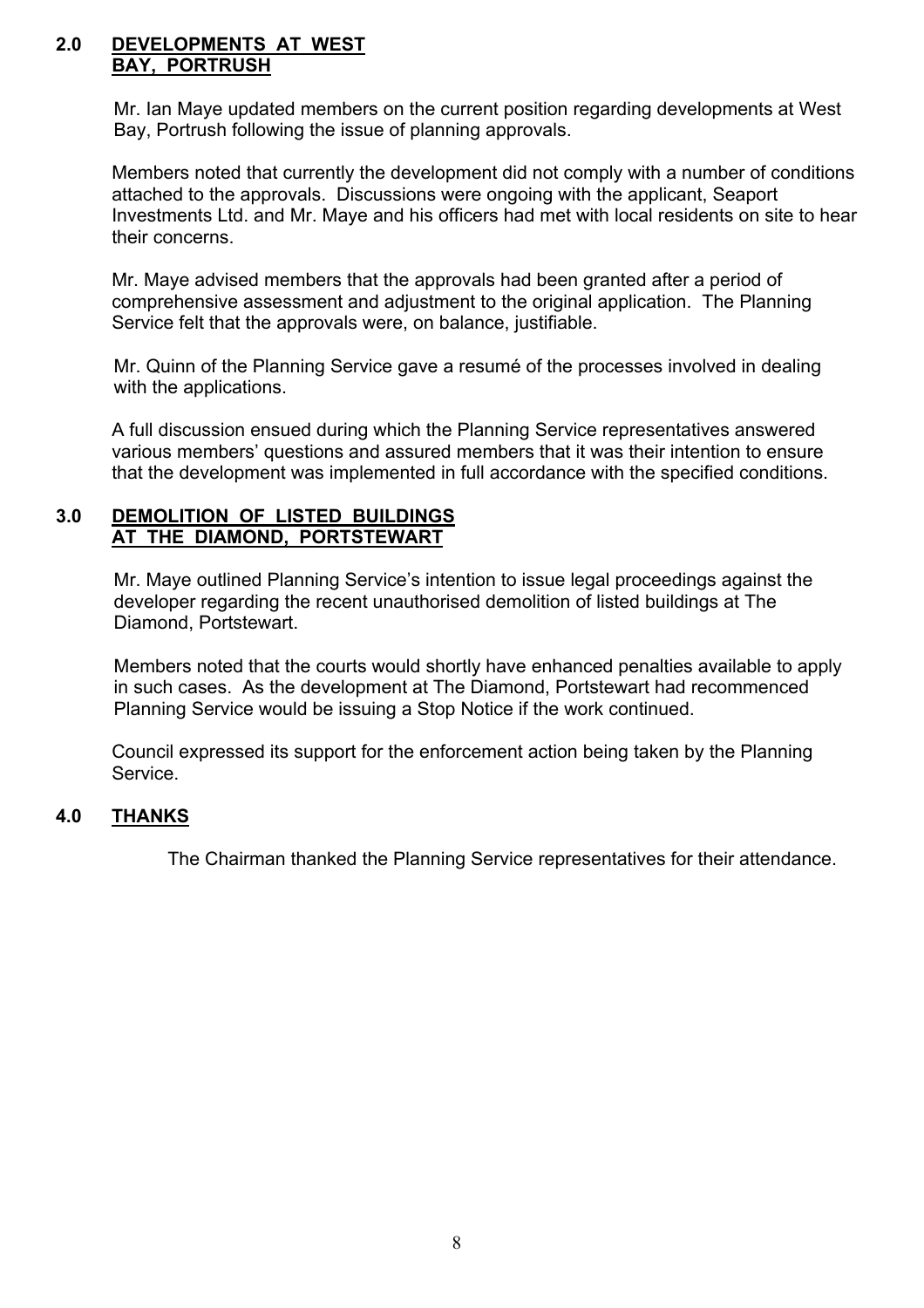#### **LEISURE AND ENVIRONMENT COMMITTEE**

**2nd September, 2003.** 

#### **Present:** Councillor T. J. Deans, in the Chair

 The Deputy Mayor, Councillor E. M. Mullan  $($  Items  $2.2.2 - 12.0)$ 

#### **Aldermen**

| P. E. A. Armitage (Mrs.) | <b>B.</b> Leonard |
|--------------------------|-------------------|
| E. T. Black (Mrs.)       | W. J. McClure     |
| W. T. Creelman           |                   |

#### **Councillors**

| C. S. Alexander (Ms.) | D. McClarty           |
|-----------------------|-----------------------|
| O. M. Church (Mrs.)   | G. L. McLaughlin      |
| E. P. Fielding (Mrs.) | R. A. McPherson       |
| N. F. Hillis          | A. McQuillan          |
| E. A. Johnston (Mrs.) | W. J. Watt            |
| W. A. King            | (Items $1.4 - 12.0$ ) |
|                       |                       |

# **Officers in**

Attendance: Director of Leisure Services, Acting Director of Environmental Health, Senior Technical Officer, Senior Building Control Officer, Principal Administrative Officer and Administrative Assistant

**Apologies:** The Mayor, Councillors Barbour, Bradley and Dallat

## **1.0 ENVIRONMENTAL HEALTH REPORT**

The Report of the Acting Director of Environmental Health was considered (previously supplied).

Matters arising:

| 1.1 | <b>Proposed Development</b><br>Control Advice Note - Siting<br>and Design of Radio<br><b>Telecommunications Equipment</b> | It was noted that this topic would be considered<br>at the Planning Committee Meeting on 14 <sup>th</sup><br>October, 2003.                                                                                                                                                                        |
|-----|---------------------------------------------------------------------------------------------------------------------------|----------------------------------------------------------------------------------------------------------------------------------------------------------------------------------------------------------------------------------------------------------------------------------------------------|
| 1.2 | Food Standards Agency -<br>Follow-up Food Safety Audit                                                                    | Members noted that the Food Standards<br>Agency (FSA) had confirmed that all matters<br>subjected to audit were in compliance with all<br>published guidance and that the current audit<br>process had been satisfactorily completed.                                                              |
| 1.3 | <b>Installation of Automated</b><br><b>Weather Station</b>                                                                | A fully automated weather station had been<br>installed beside the existing radiation monitoring<br>station at the Civic Headquarters. The costs<br>associated with installing and maintaining both<br>monitoring stations were being met entirely by<br><b>Local Authority Radiation Network.</b> |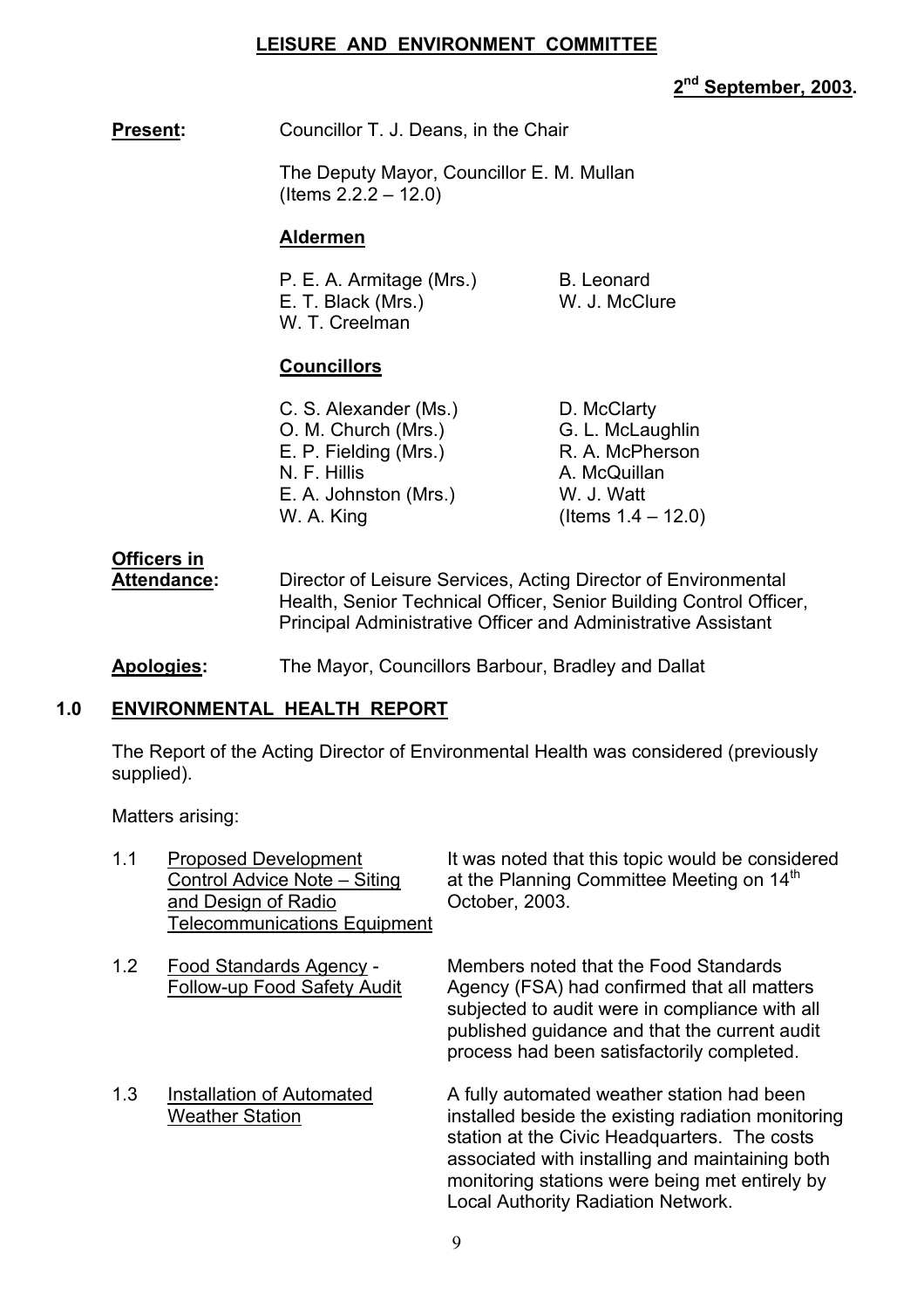Noted.

1.4 Health and Safety at Work The Health and Safety Team within the<br>Initiative – Slips, Trips and Falls department are in the process of distribu department are in the process of distributing an information leaflet on reducing slips, trips and falls to 300 premises in the Borough.

Noted.

## **2.0 TECHNICAL SERVICES REPORT**

The Report of the Director of Technical Services was considered (previously supplied).

Matters arising:

| 2.1 |       | <b>Decriminalised Parking</b><br>Enforcement in Northern Ireland                                                 | Consideration was given to a consultation paper<br>from the Department of Regional Development<br>on proposals to change the enforcement of<br>parking and waiting restrictions on public roads in<br>Northern Ireland.                                                                                                                          |
|-----|-------|------------------------------------------------------------------------------------------------------------------|--------------------------------------------------------------------------------------------------------------------------------------------------------------------------------------------------------------------------------------------------------------------------------------------------------------------------------------------------|
|     |       |                                                                                                                  | A period of discussion ensued during which<br>members expressed concern regarding the lack<br>of information on how the proposal will work and<br>the implications for Traffic Wardens.                                                                                                                                                          |
|     |       |                                                                                                                  | In addition to forwarding Council's response to<br>the questions it was recommended that further<br>information regarding these issues be obtained<br>from the Department of Regional Development.                                                                                                                                               |
| 2.2 |       | <b>DRD Roads Service</b>                                                                                         |                                                                                                                                                                                                                                                                                                                                                  |
|     | 2.2.1 | <b>Waiting Restrictions -</b><br><b>Brook Street, Coleraine</b>                                                  | Roads Service proposed to introduce a length of<br>working day waiting restriction on the east side<br>of Brook Street, Coleraine adjacent to the Orange<br>Hall. This was considered necessary to<br>accommodate service vehicles for the Riversdale<br>Club.                                                                                   |
|     |       |                                                                                                                  | Council is recommended to agree.                                                                                                                                                                                                                                                                                                                 |
|     | 2.2.2 | <b>Time Limited</b><br><b>Restrictions - Disabled</b><br><b>Parking Bays - Abbey</b><br><b>Street, Coleraine</b> | Roads Service proposed to provide disabled<br>parking bays adjacent to Rothesay Court,<br>Coleraine. These new parking bays and the<br>existing disabled bays adjacent to the Housing<br>Executive Offices would have a time limit<br>restriction of two hours between the hours of<br>8.00 a.m. and $6.30$ p.m. any day Monday $-$<br>Saturday. |
|     |       |                                                                                                                  | Following discussion it was recommended:                                                                                                                                                                                                                                                                                                         |
|     |       |                                                                                                                  | That the Director of Technical Services                                                                                                                                                                                                                                                                                                          |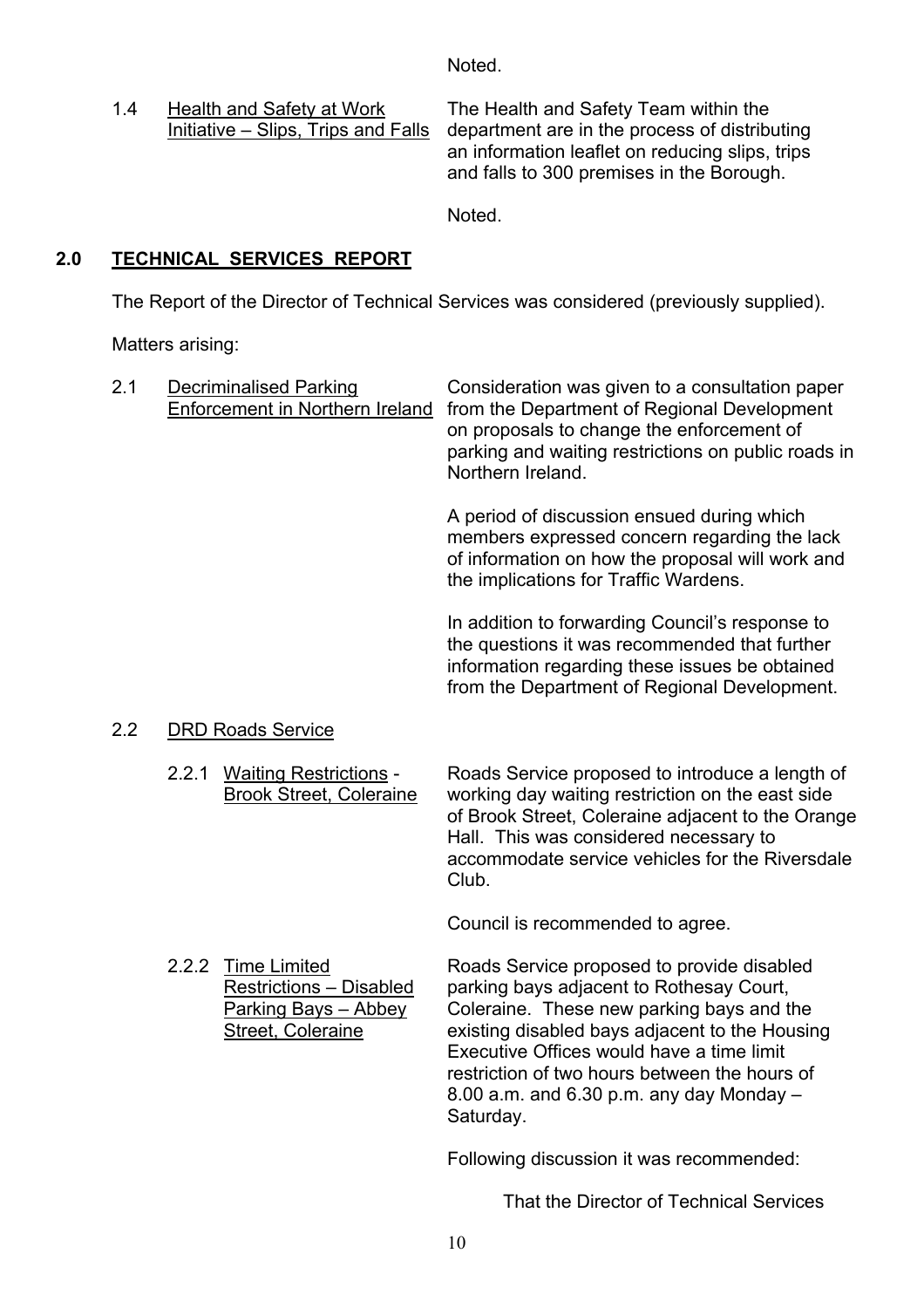advise the Department that:

- (a) a maximum of three hours per day would be more practical;
- (b) the existing disabled bays at Abbey Street should be moved to the opposite side of the road;
- (c) additional parking spaces should be provided in Coleraine.
- 2.2.3 Disabled Parking Bay Roads Service proposed to provide a disabled 35 Union Street, parking bay outside 35 Union Street, Coleraine Coleraine following a request from a local resident.

Council is recommended to agree.

2.2.4 Disabled Parking Bays - Roads Service proposed to provide disabled<br>Main Street and parking bays opposite the library at parking bays opposite the library at Causeway Street, Causeway Street and at the north end of Portrush Main Street, Portrush opposite the access to Antrim Gardens. This superseded the previous proposal for disabled parking adjacent to the Arcadia access.

Council is recommended to agree.

- 2.2.5 Town Centre, Coleraine The Director of Technical Services was asked Permits to obtain an update on access arrangements to Coleraine Town Centre for disabled persons travelling by taxis.
- 2.3 North West Waste Reported that a meeting of the North West Management Group Waste Management Group would be held on Thursday,  $25^{th}$  September, 2003 at 10.00 a.m. in Letterkenny.

 Members interested in attending the meeting were requested to notify the Director of Technical Services.

#### 2.4 Entertainments Licence

2.4.1 Smyth's Restaurant, An application for the grant of an 2 Lever Road, Entertainments Licence has been received Portstewart **From Mr. R. Smyth, 2 Lever Road, Portstewart.** 

Recommended:

 That Council grant an Entertainments Licence.

#### 2.5 Street Trading Licences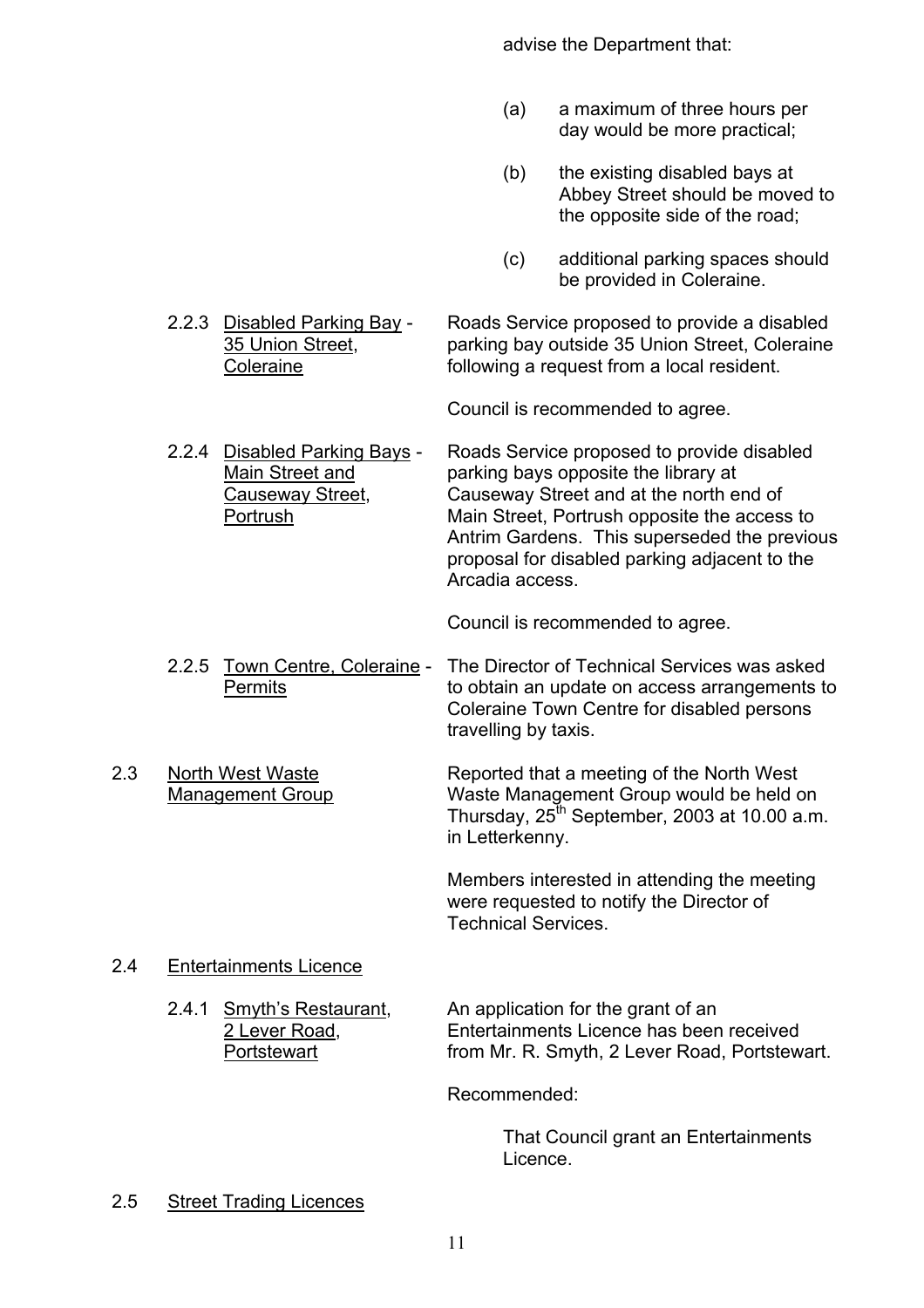- 2.5.1 Stationary Licence Eleven applications, as detailed in the report, Applications - Renewals had been received for the renewal of stationary Street Trading Licences for 2003/2004. Council is recommended to approve the renewal of each stationary Street Trading Licence for 2003/2004, as detailed in the report. 2.5.2 Mobile Licence Seven applications, as detailed in the report, Applications – Renewals had been received for the renewal of mobile Street Trading Licences for 2003/2004. Council is recommended to approve the renewal of each mobile Street Trading Licence for 2003/2004, as detailed in the report. 2.6 Building Control 2.6.1 Approvals Approval had been given for thirty-five applications.
- 

2.7 Main Street, Portrush - Roads Service was proposing to carry out Environmental Improvement Phase 2 of an environmental improvement (Phase 2) scheme to the northern section of Main Street, Portrush as detailed in the report.

> Following discussion it was recommended that the Director of Technical Services advise the Department of the members' concerns regarding:

- (a) Retention of the wall at the traffic island/ seating area opposite the Methodist Church;
- (b) The proposal to widen the pavement in front of Mount Royal Terrace;
- (c) The need to minimise disruption to potential Christmas trade.

 2.8 For Information Members noted information, as contained in the report, on Safer Dancing Committee  $-$ Community Safety.

#### **3.0 LEISURE SERVICES REPORT**

The report of the Director of Leisure Services was considered (previously supplied).

Matters arising:

3.1 Anderson Park – Phase III It was noted that Council's consultants, Mouncey Westbury Associates would provide a report on tenders for Phase III refurbishment of Anderson Park at the Council meeting on 23<sup>rd</sup> September, 2003.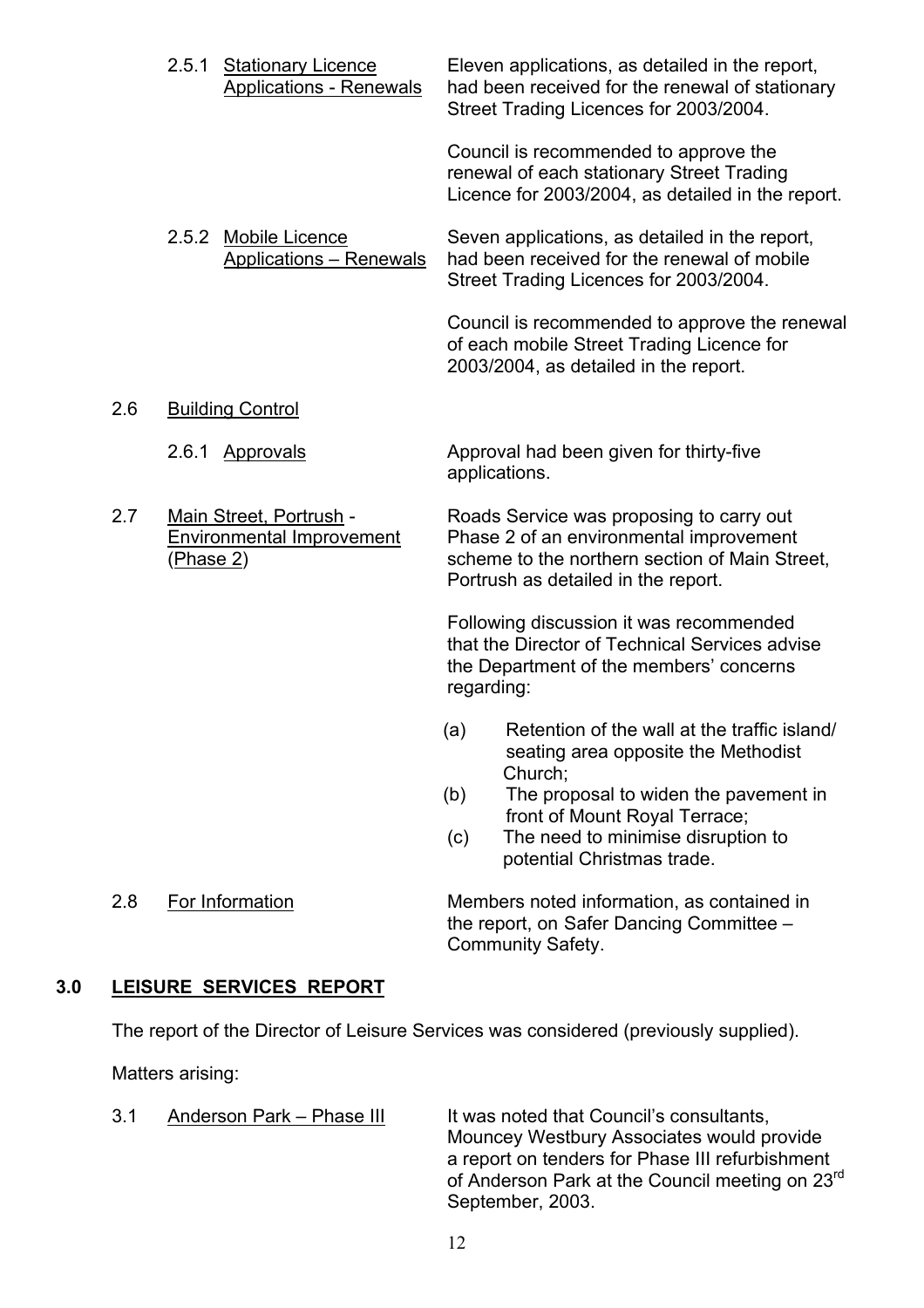| 3.2 | Juniper Hill Caravan Park                            | Council is recommended to upgrade the<br>electricity transformer serving Juniper Hill<br>Caravan Park for the 2004/2005 season, as<br>detailed in the report, for the sum of £23,582.<br>A further £5,000 would be required for alterations<br>to switchgear and cabling. |
|-----|------------------------------------------------------|---------------------------------------------------------------------------------------------------------------------------------------------------------------------------------------------------------------------------------------------------------------------------|
| 3.3 | North East Sports Development<br>Partnership         | Council is recommended to contribute £1,000<br>per year for the next three years to the North<br>East Sports Development Partnership towards<br>the employment costs of an officer to be based at<br>Cloonavin from October 2003.                                         |
| 3.4 | <b>Ulster Sports and Recreation</b><br>Trust         | Council is recommended to contribute £1,000<br>for 2003 to the Ulster Sports and Recreation<br>Trust.                                                                                                                                                                     |
| 3.5 | <b>Museums Association Annual</b><br>Conference 2003 | Reported that the Museums Association Annual<br>Conference would be held in Brighton on $6th$ –<br>8 <sup>th</sup> October, 2003.                                                                                                                                         |

Any member interested in attending this mainstream conference was requested to notify the Director of Leisure Services.

- 3.6 For Information Committee noted information, as detailed in the report, on:
	- (a) Youth Sport Coleraine;
	- (b) Museum Service.

#### **4.0 COLERAINE LEISURE CENTRE**

The Director of Leisure Services noted members' comments regarding competition in relation to the Fitness Suite and general tidiness of the Leisure Centre area.

#### **5.0 COLERAINE WEST**

The Director of Leisure Services noted members' comments regarding the need for additional recreational space and floral displays at Coleraine West behind Kylemore Play Area.

#### **6.0 PLAY PARK - PORTRUSH RECREATION GROUNDS**

 In response to a query the Director of Leisure Services agreed to re-examine the current charging structure for use of the play park at Portrush Recreation Grounds.

#### **7.0 SHOWER FACILITY - ARCADIA PLAY AREA, PORTRUSH**

In response to a query the Director of Leisure Services agreed to investigate the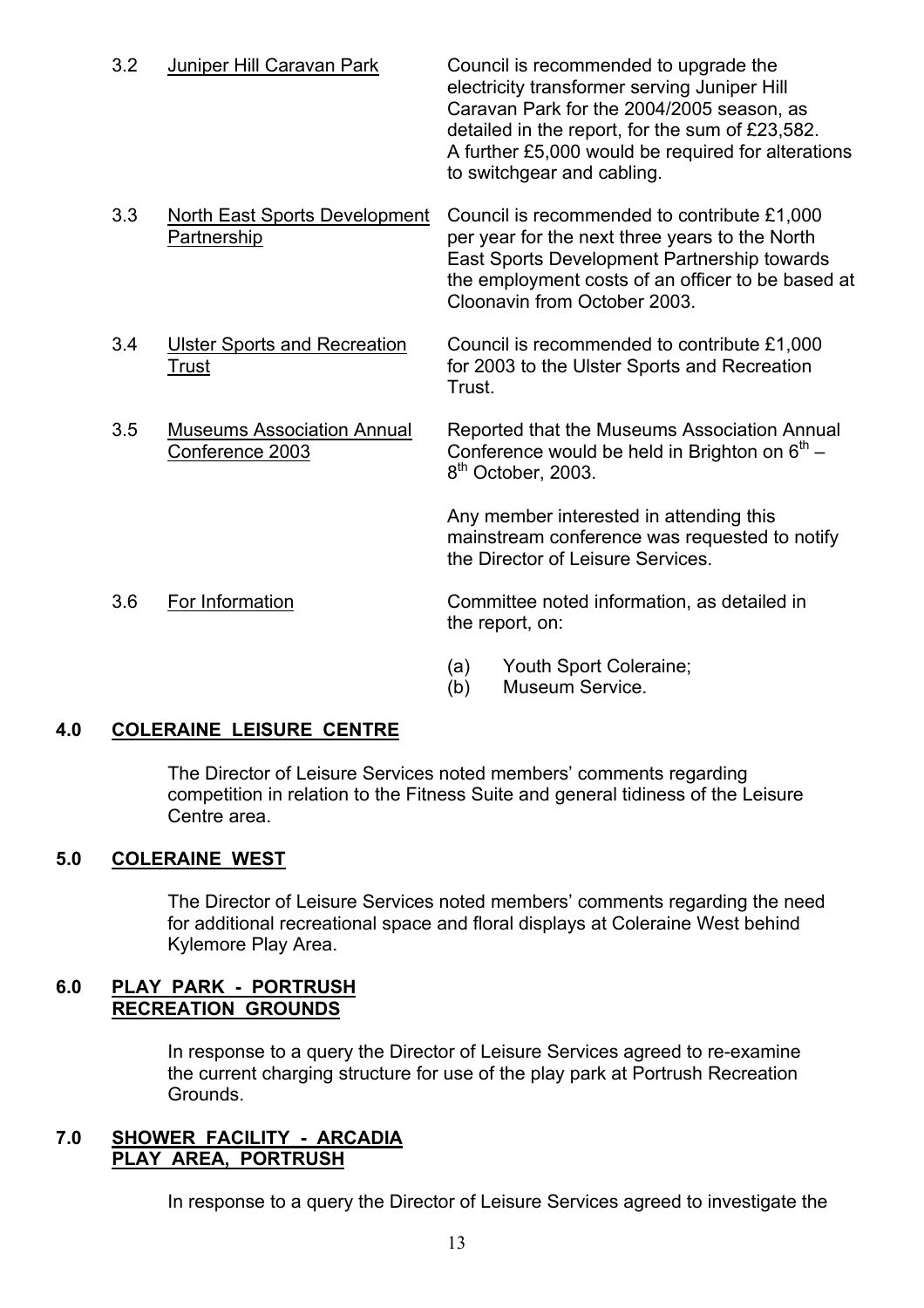possibility of providing a shower facility at the Arcadia Play Area, Portrush.

#### **8.0 NOISE NUISANCE - CONTRACTORS**

 In response to a query the Acting Director of Environmental Health agreed to investigate the current regulations regarding this topic.

#### **9.0 BRITAIN IN BLOOM - RESULTS**

It was noted that the Mayor would represent Council at this event.

#### **10.0 PORTRUSH BOWLING GREENS**

 The staff were congratulated, on behalf of Portrush Bowling Club, for the excellent standard of the greens at Portrush Recreation Grounds.

#### **11.0 PATHWAY - PORTSTEWART TOWN HALL**

The Senior Technical Officer noted members' comments regarding improvements needed to the pathway in the vicinity of Portstewart Town Hall.

#### **12.0 GRAFFITI REMOVAL**

 In response to a query the Senior Technical Officer agreed to investigate Council's powers under the Pollution Control Order regarding the removal of graffiti.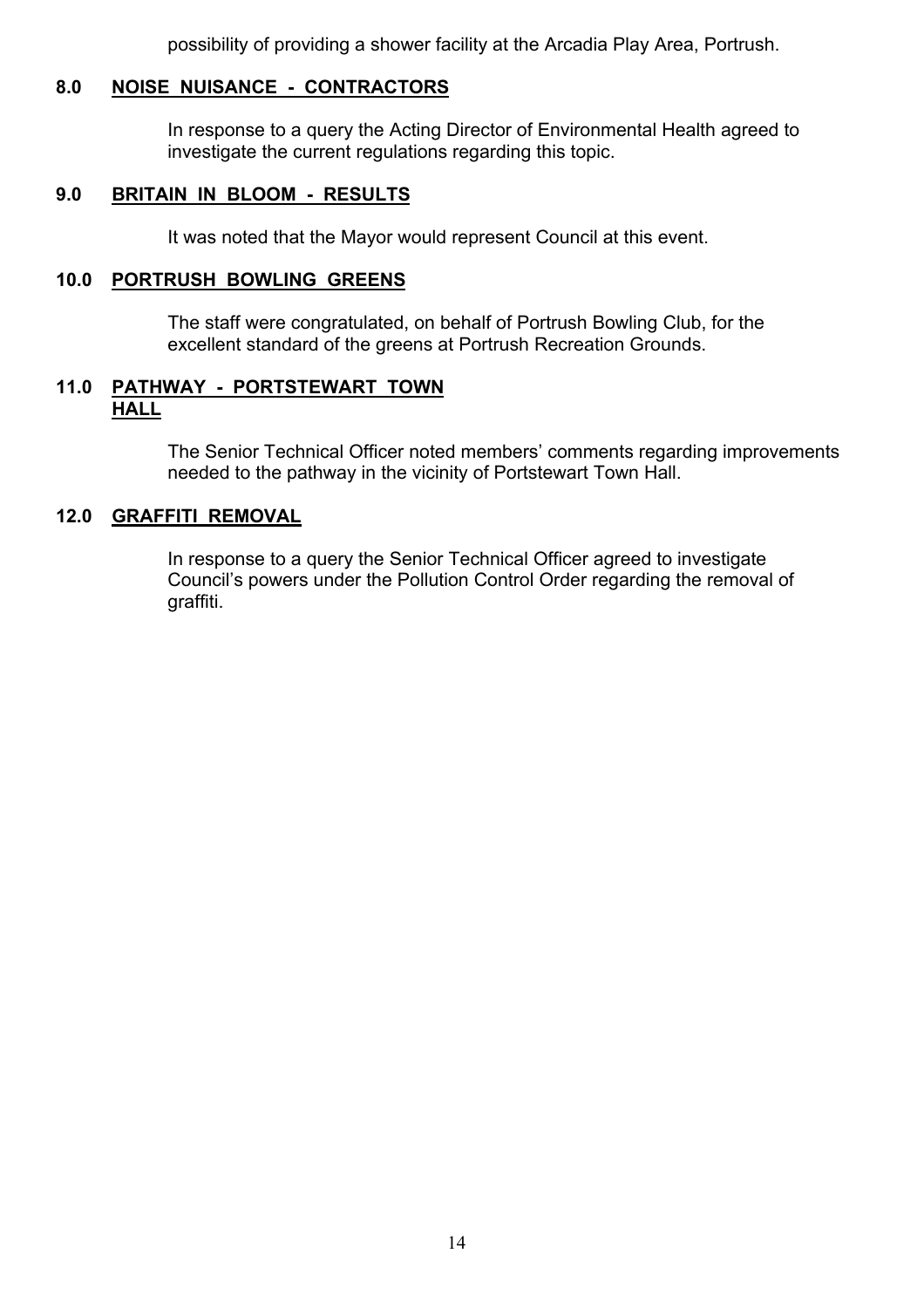#### **PLANNING COMMITTEE**

## **9th September, 2003.**

| <b>Present:</b>                          | Councillor W. J. Watt in the Chair                                                                                                                |                                                                                                       |
|------------------------------------------|---------------------------------------------------------------------------------------------------------------------------------------------------|-------------------------------------------------------------------------------------------------------|
|                                          | The Mayor, Councillor R. D. Stewart                                                                                                               |                                                                                                       |
|                                          | The Deputy Mayor, Councillor E. M. Mullan<br>(Items 1.0 - 1.32)                                                                                   |                                                                                                       |
|                                          | <b>Aldermen</b>                                                                                                                                   |                                                                                                       |
|                                          | P. E. A. Armitage (Mrs.)<br>E. T. Black (Mrs.)<br>(Items $1.2 - 7.0$ )                                                                            | W. T. Creelman<br><b>B.</b> Leonard<br>W. J. McClure                                                  |
|                                          | <b>Councillors</b>                                                                                                                                |                                                                                                       |
|                                          | C. S. Alexander (Ms.)<br>D. D. Barbour<br>O. M. Church (Mrs.)<br>T. J. Deans<br>E. P. Fielding (Mrs.)<br>E. A. Johnston (Mrs.)                    | W. A. King<br>D. McClarty<br>(Items 1.2 - 7.0)<br>G. L. McLaughlin<br>R. A. McPherson<br>A. McQuillan |
| Also in<br>Attendance:                   | Representatives from the Planning Service -<br>Mr. E. Lynch and Miss J. McMath                                                                    |                                                                                                       |
| <b>Officers in</b><br><b>Attendance:</b> | Town Clerk and Chief Executive, Director of Leisure<br>Services (Items 1.0 - 1.32), Administrative Officer and<br><b>Administrative Assistant</b> |                                                                                                       |
| Apologies:                               | <b>Councillors Bradley, Dallat and Hillis</b>                                                                                                     |                                                                                                       |
|                                          |                                                                                                                                                   |                                                                                                       |

#### **1.0 PLANNING APPLICATIONS**

A list of one hundred and twenty-one applications was considered (previously supplied).

#### **Applications Deferred from Previous Meeting**

1.1 Application No. D12 C/2003/0409/O Housing development to incorporate 14 dwellings of mixed house type (detached, semidetached, one-and-a-half and twostorey dwellings and bungalows) off Mountfield Drive, Mountsandel Road, Coleraine for Mr. and Mrs. V. Lennox

The opinion of the Planning Service was to refuse.

The following correspondence had been previously supplied:

Letter dated  $12^{th}$  May, 2003 from Mrs. S. Milliken, 22 Mountfield Drive, Coleraine;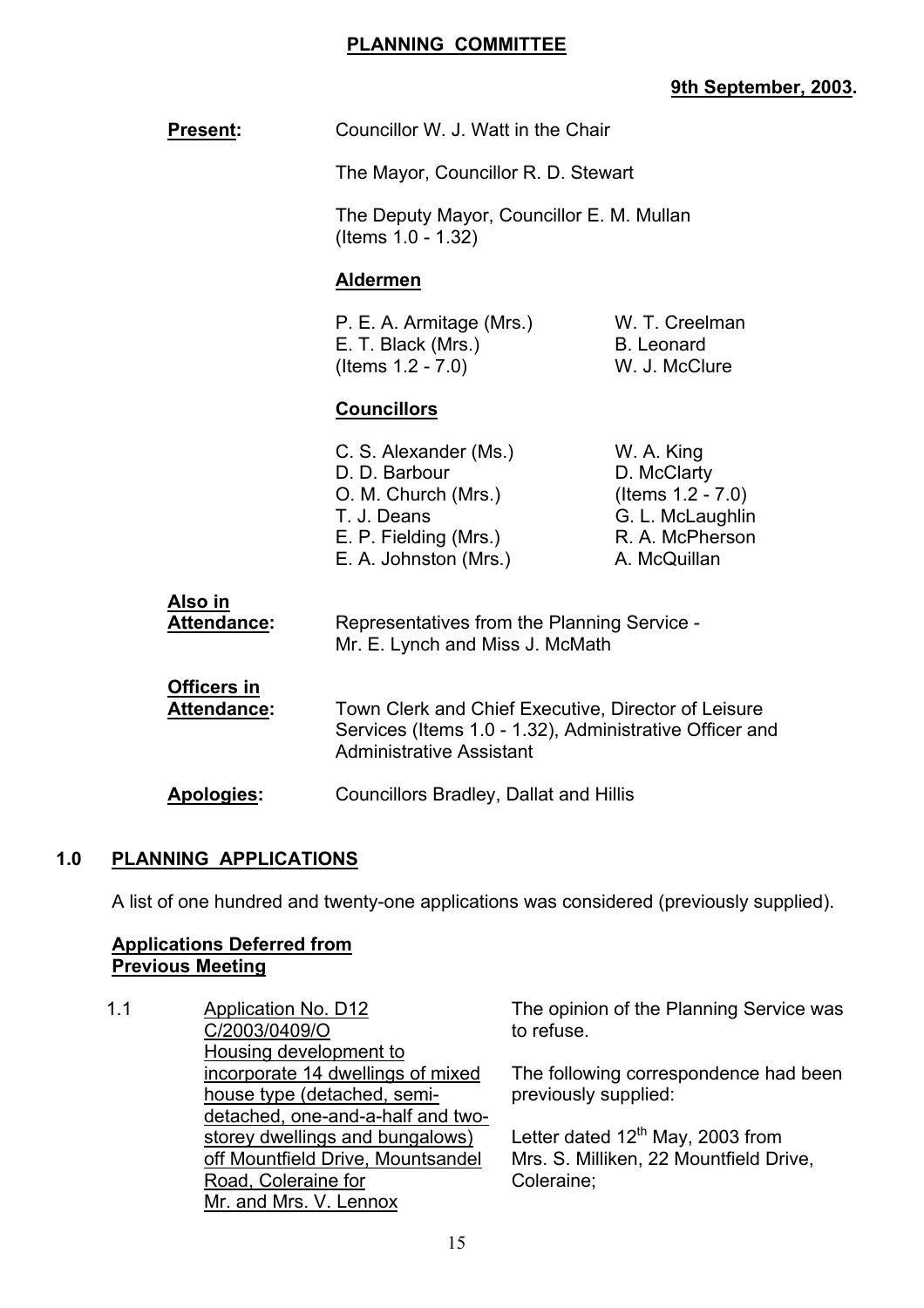Letter dated  $13<sup>th</sup>$  May, 2003 from Ms. H. Magowan, 1 Grange Road, Coleraine;

Letter dated  $13<sup>th</sup>$  May, 2003 from D. & J. Morton, 36 Fortsandel Avenue, Coleraine;

Letter dated May 2003 from Mr. L. Brennan, 34 Fortsandel Avenue, Coleraine;

Letter dated 13<sup>th</sup> May, 2003 from Mrs. R. McFarland, 24 Mountfield Drive, Coleraine;

Letter dated 19<sup>th</sup> May, 2003 submitted to the Planning Service on behalf of Coleraine Borough Council.

Mrs. R. McFarland addressed Committee on behalf of the objectors emphasising the importance of such an historic site.

Mr. G. McCook, Dalzell and Campbell, addressed Committee on behalf of the applicant and outlined the proposal.

It was proposed by Alderman McClure, seconded by Councillor McLaughlin and unanimously agreed:

> That the application be refused.

#### **NEW APPLICATION**

1.2 Application No. 39 C/2003/0703/F Redevelopment of derelict Health Clinic to provide garden cafe and licensed restaurant with residential accommodation over, at 1 Causeway Street, Portrush for Mr. C. Fletcher

The application was for discussion.

Letter dated 1<sup>st</sup> September, 2003 from Mr. D. Hassan, 4 Randal Park, Portrush had been previously supplied.

Mr. Lynch outlined the proposal and members noted that comments were still awaited from Environment and Heritage Service and Roads Service.

Mr. D. Hassan was in attendance and spoke against the application outlining concerns about the location being outside the central business area, public right of way and car parking.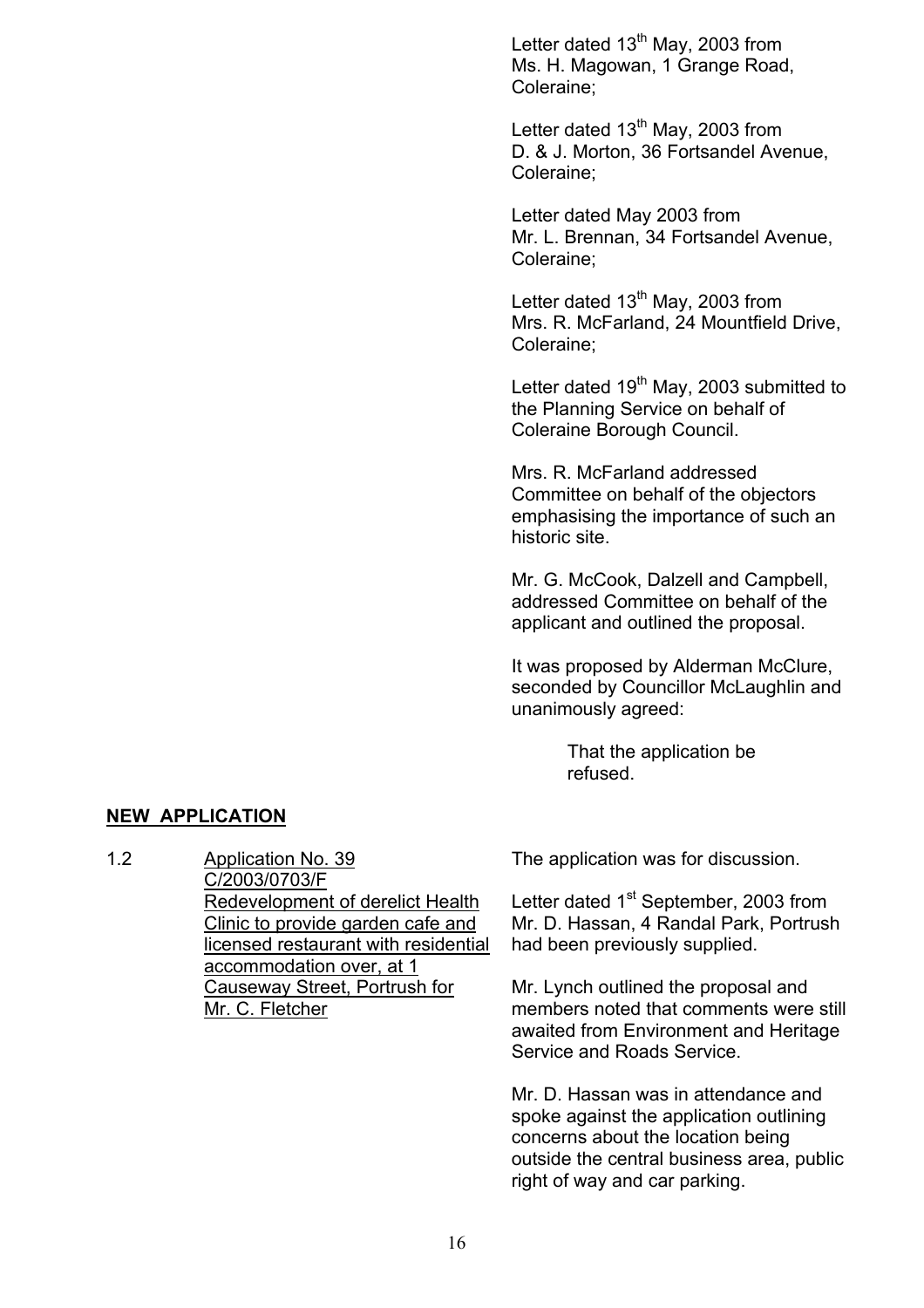Mr. W. Gamble, GM Design Associates, addressed Committee on behalf of the applicant and described the proposal. Following discussion it was agreed that the application be deferred to facilitate a Council site visit. The site visit would be held following receipt of comments from Environment and Heritage Service and Roads Service.

#### **Applications Deferred from Previous Meeting**

- 1.3 Application No. D1 C/2002/0616/F Erection of 5 no detached and 4 no. semi-detached dwellings with detached garages adjacent to Magheraboy House Hotel, Coleraine Road, Portrush for S. L. Construction
- 1.4 Application No. D2 C/2002/1028/F Housing development comprising of 56 no. townhouses and apartments at Lissadell Avenue, Portstewart, located between Millstone Mews to the north and Millrush Park to the south, for O'Kane and Devine Ltd.
- 1.5 Application No. D3 C/2003/0160/O Site for dwelling and garage to replace old vacant dwelling at 25 Boveedy Road, Kilrea for M. Warwick

1.6 Application No. D4 C/2003/0190/F Playing fields and pavilion southeast of 203 Cappagh Road, Portstewart for Owen Roe G.A.C. The opinion of the Planning Service was to approve.

It was agreed that the application be approved.

The opinion of the Planning Service was to approve.

It was agreed that the application be approved.

The opinion of the Planning Service was to refuse.

It was noted that the application would be withdrawn.

The opinion of the Planning Service was to approve.

Following discussion it was proposed by Alderman Leonard and seconded by Councillor Ms. Alexander:

> That the application be approved.

On being put to the Meeting the proposal was carried, twelve members voting in favour and six members voting against.

1.7 Application No. D5 The opinion of the Planning Service was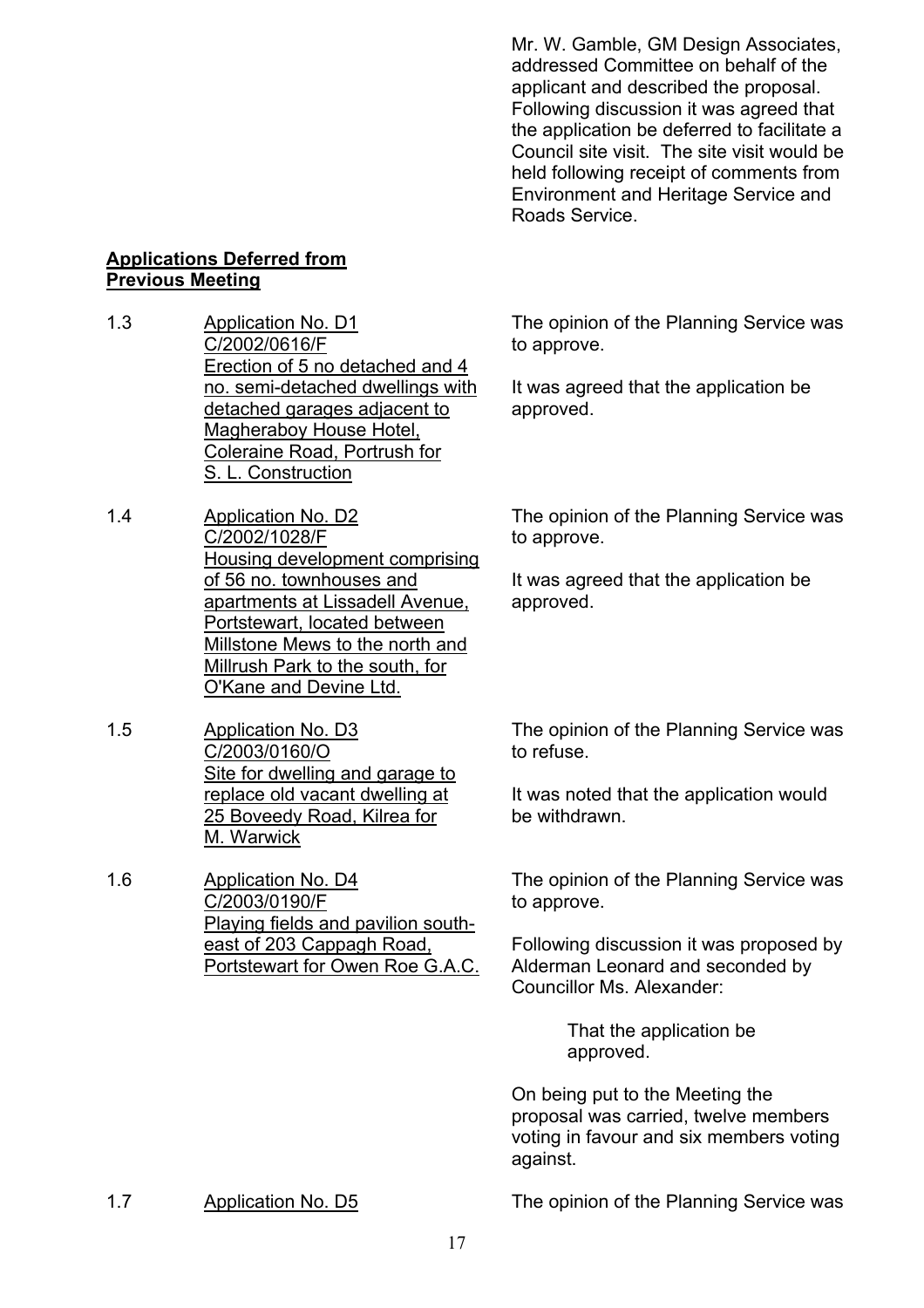C/2003/0203/O Site for dwelling and garage 100m south-west of 2 Drumard Road, Drumagarner Road, Kilrea for Mr. J. M. McEldowney

1.8 Application No. D6 C/2003/0239/O Site for earth sheltered dwelling built into hillside with grass roof south-east of 36 Ballyhackett Road, Castlerock for Mr. and Mrs. R. Smyth

1.9 Application No. D7 C/2003/0250/O Proposed dwelling and garage 110m west of 327 Culbane Terrace, Tirkeeran Road, Garvagh for K. Mullan

- 1.10 Application No. D8 C/2003/0308/F Replacement Dwelling at 18 Tamnyrankin Road, Garvagh for Mr. S. McKenna
- 1.11 Application No. D9 C/2003/0317/F Change of house type at 94 and 95 Agherton Development, Portstewart for Sandel Homes Ltd.
- 1.12 Application No. D10 C/2003/0327/F 1 no. new dwelling with integral garage adjacent to 11 Exorna Park, Articlave for Mr. J. Dixon
- 1.13 Application No. D11 C/2003/0350/F 2 no. replacement dwellings at 43 and 45 Ballylagan Road, Coleraine for Harcourt Developments
- 1.14 Application No. D13 C/2003/0462/O Site for dwelling and garage 100m north of No. 6 Tamneyrankin Road, Swatragh for Mr. D. McGoldrick
- 1.15 Application No. D14 C/2003/0463/O Replacement dwelling at 115

to approve.

It was agreed that the application be approved.

The opinion of the Planning Service was to refuse.

It was noted that the application would be withdrawn.

The opinion of the Planning Service was to refuse.

It was agreed that the application be refused.

The opinion of the Planning Service was to approve.

It was agreed that the application be approved.

The opinion of the Planning Service was to approve.

It was agreed that the application be approved.

The opinion of the Planning Service was to approve.

It was agreed that the application be approved.

The opinion of the Planning Service was to approve.

It was agreed that the application be approved.

The opinion of the Planning Service was to approve.

It was agreed that the application be approved.

The opinion of the Planning Service was to refuse.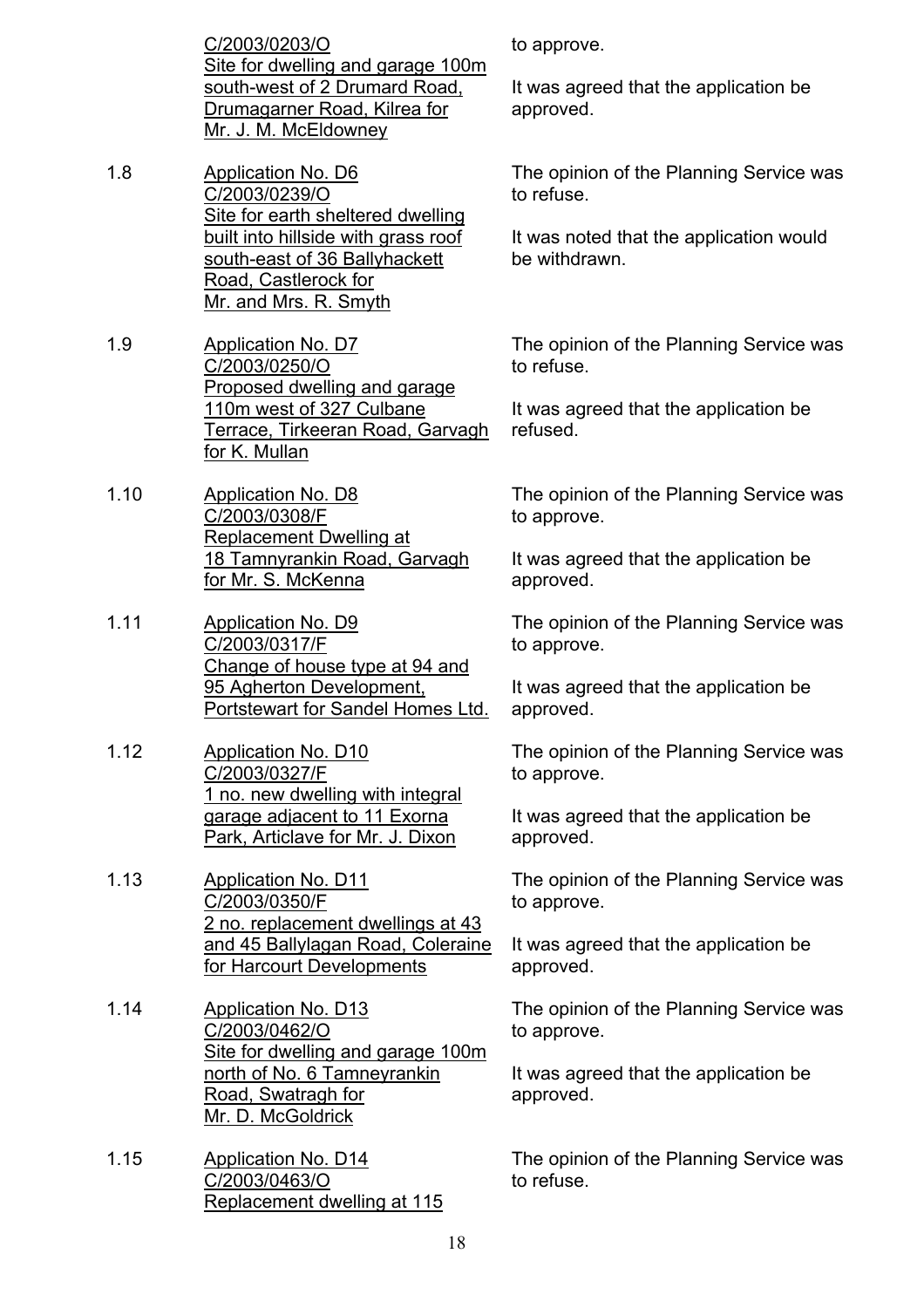Drumcroone Road, Blackhill, Coleraine for B. Black

- 1.16 Application No. D15 C/2003/0467/O Site for dwelling to the rear of 27 Ballyhackett Lane, Articlave for Mr. A. Tanner
- 1.17 Application No. D16 C/2003/0493/O Site for dwelling and garage north of No. 111 Dunboe Road, Articlave for Mr. P. Doherty
- 1.18 Application No. D17 C/2003/0498/O Site for dwelling south-west of No. 3a Tirkeeran Road, Garvagh for Mr. M. Lagan
- 1.19 Application No. D18 C/2003/0508/O Site for dwelling 160m west of 29 Shanlongford Road, Ringsend, Coleraine for Mr. H. Henry
- 1.20 Application No. D19 C/2003/0538/O Site for dwelling and garage at Letterloan Road, approx. 115m north of the Shinny/Cam Road junction, Coleraine for Mr. J. Canning
- 1.21 Application No. D20 C/2003/0539/O Site for dwelling adjacent to No. 49 Boveedy Road, Kilrea for Mr. R. J. Hunter
- 1.22 Application No. D21 C/2003/0547/O Site for dwelling north-east of No. 102 Kinneyglass Road, Macosquin for Mr. N. White
- 1.23 Application No. D22 C/2003/0552/O Site for dwelling and garage northeast of No. 5 Oldtown Road, Ballybogey for Mr. J. Callan

Following discussion it was unanimously agreed that the application be approved .

The opinion of the Planning Service was to refuse.

It was agreed that the application be refused.

The opinion of the Planning Service was to refuse.

It was agreed that the application be deferred for two weeks to facilitate further discussions with the applicant.

The opinion of the Planning Service was to refuse.

It was unanimously agreed that the application be approved.

The opinion of the Planning Service was to refuse.

It was agreed that the application be refused.

The opinion of the Planning Service was to refuse.

It was unanimously agreed that the application be approved.

The opinion of the Planning Service was to approve.

It was agreed that the application be approved.

The opinion of the Planning Service was to refuse.

It was noted that the application would be withdrawn.

The opinion of the Planning Service was to refuse.

It was agreed that the application be deferred for two weeks to facilitate an office meeting with the architect.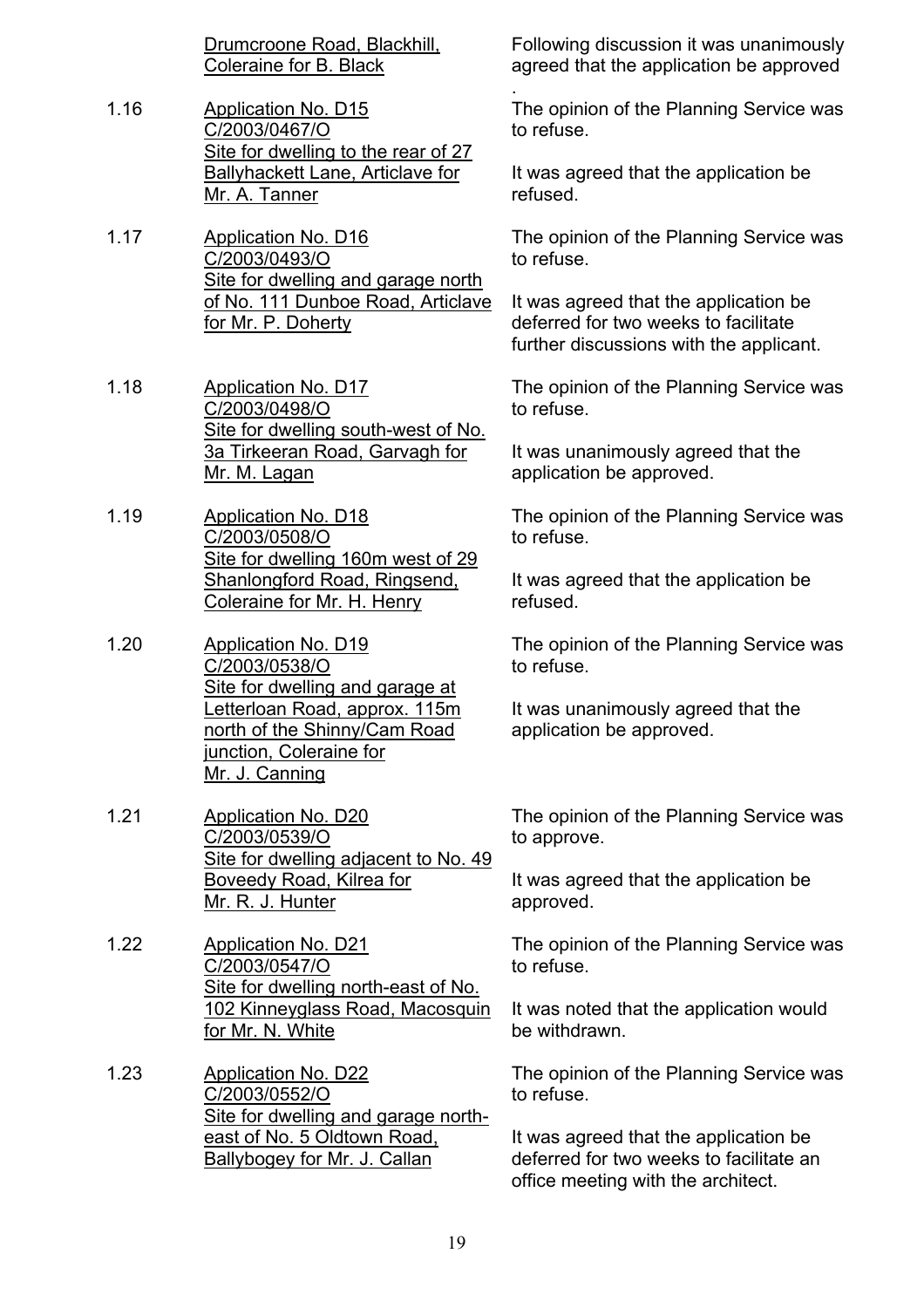1.24 Application No. D23 C/2003/0579/F Change of use from dwelling to office at 19 Circular Road, Coleraine for The Dorrans Partnership The opinion of the Planning Service was to refuse. It was agreed that the application be deferred for two weeks to facilitate an office meeting with the architect. 1.25 Application No. D24 C/2003/0592/O Site for dwelling adjacent to Moneydig Park, Moneydig Road, Garvagh for Mr. J. Stewart The opinion of the Planning Service was to refuse. It was agreed that the application be deferred for two weeks to facilitate an office meeting with the applicant. It was further agreed, seventeen members voting in favour and no one voting against, that the application be approved. 1.26 Application No. D25 C/2003/0595/O Site of dwelling and garage 210m west of 17 Dullaghy Road, Kilrea for Miss P. Burke The opinion of the Planning Service was to refuse. It was agreed, fifteen members voting in favour and no one voting against, that the application be approved. 1.27 Application No. D26 C/2003/0606/O Site for dwelling and garage opposite 4 Liswatty Road, Coleraine for Mr. P. McIlwaine The opinion of the Planning Service was to refuse. The application had now been withdrawn. 1.28 Application No. D27 C/2003/0618/O Site for dwelling adjacent to 19 Knocknogher Road, Coleraine for Mrs. E. Connor The opinion of the Planning Service was to refuse. It was agreed that the application be refused. 1.29 Application No. D28 C/2003/0630/O Site for dwelling adjacent to No. 98 Priestland Road, Bushmills for Mr. J. McAuley The opinion of the Planning Service was to approve. It was agreed that the application be approved. 1.30 Application No. D29 C/2003/0646/F Two-storey dwelling at Site 32 Meadowlands, Portstewart for Cromore Builders The opinion of the Planning Service was to approve. It was agreed that the application be approved subject to the receipt of satisfactory amended plans. 1.31 Application No. D30 C/2003/0679/O The opinion of the Planning Service was to approve.

It was agreed that the application be

Site for dwelling and garage 250m south of 61 Ballymenagh Road,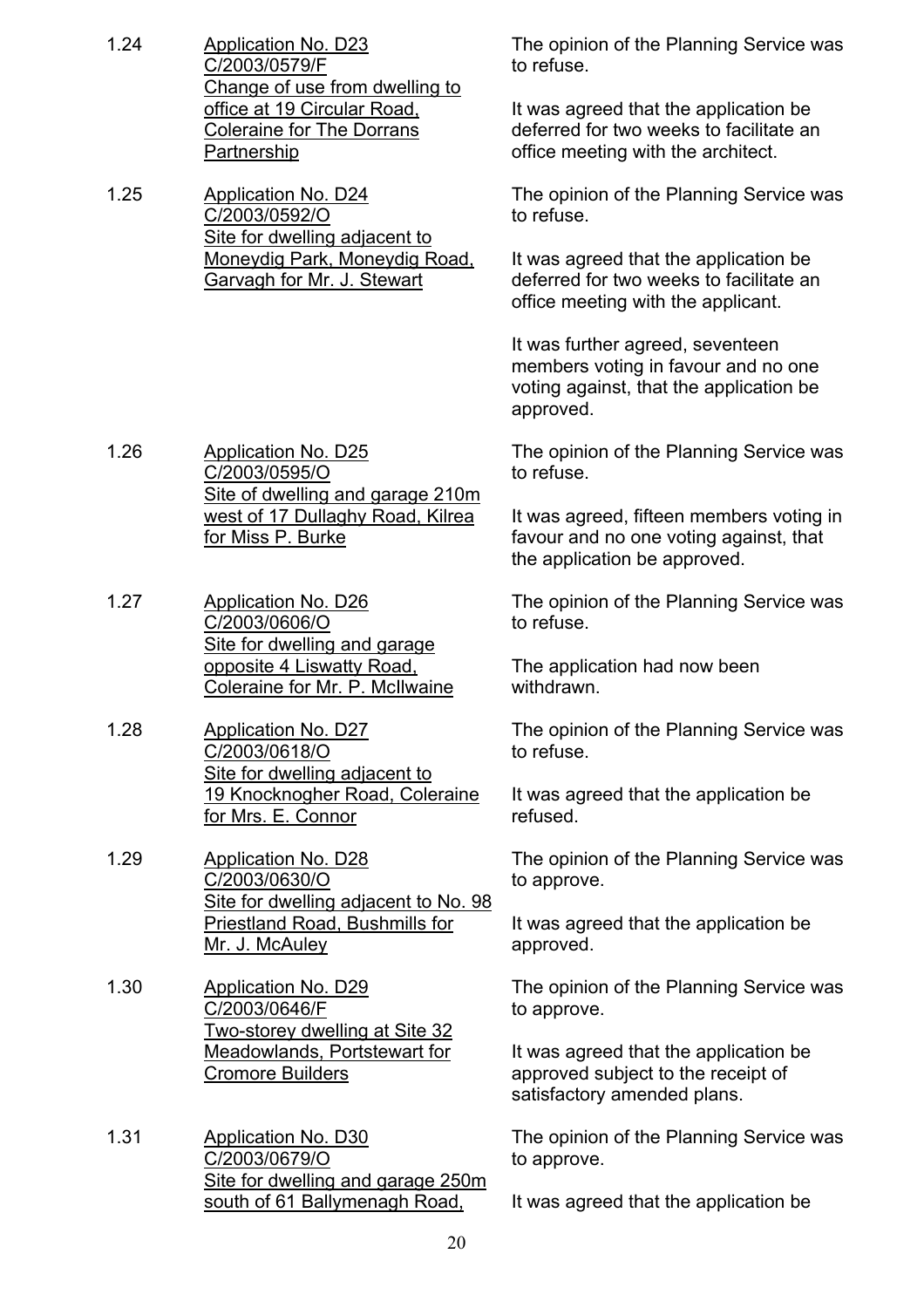1.32 Application No. D31 C/2003/0695/O Site for one-and-a-half-storey cottage and garage north-west of No. 88 Mullaghinch Road, Aghadowey for Ms. E. Traynor

#### **NEW APPLICATIONS**

- 1.33 Application No. 4 C/2003/0110/F Demolition of existing parochial house and garage and erection of 6 no. apartments at 4a Heathmount, Portstewart for O'Kane & Devine
- 1.34 Application No. 13 C/2003/0280/F Replacement of existing dwelling with 2 no. semi-detached houses at 1 Blackrock Road, Portrush for Mr. N. Glasgow
- 1.35 Application No. 14 C/2003/0294/O Site for dwelling at rear of No. 155 Mountsandel Road, Coleraine for Dunreeva Ltd.

Application No. 15 C/2003/0295/O Site for dwelling at rear of No. 155 Mountsandel Road, Coleraine for Dunreeva Ltd.

1.36 Application No. 19 C/2003/0366/F Change of house types to Sites 6, 7, 8 and 9 to house type 1 and removal/incorporation of lane to rear of Sites 10, 11 and 12 and side garden of Site 9 at Reids Bakery, Wheatsheaf Road, Coleraine and 100 Castlerock Road, Coleraine for CN Developments Ltd.

The opinion of the Planning Service was to approve.

It was agreed that the application be approved subject to conditions relating to floor space and siting.

The opinion of the Planning Service was to approve.

Letter dated  $6<sup>th</sup>$  March, 2003 from Mrs. Y. Hamilton, 3 Burnside Mews, Mill Road, Portstewart had been previously supplied.

It was agreed that the application be deferred for one month to facilitate a Council site visit.

The opinion of the Planning Service was to refuse.

It was agreed that the application be deferred for one month to facilitate an office meeting.

Councillor Deans declared an interest in both applications and left the Meeting during discussion.

The opinion of the Planning Service was to refuse both applications.

It was agreed that both applications be refused.

The opinion of the Planning Service was to approve.

It was agreed that the application be deferred for one month to facilitate a Council site visit.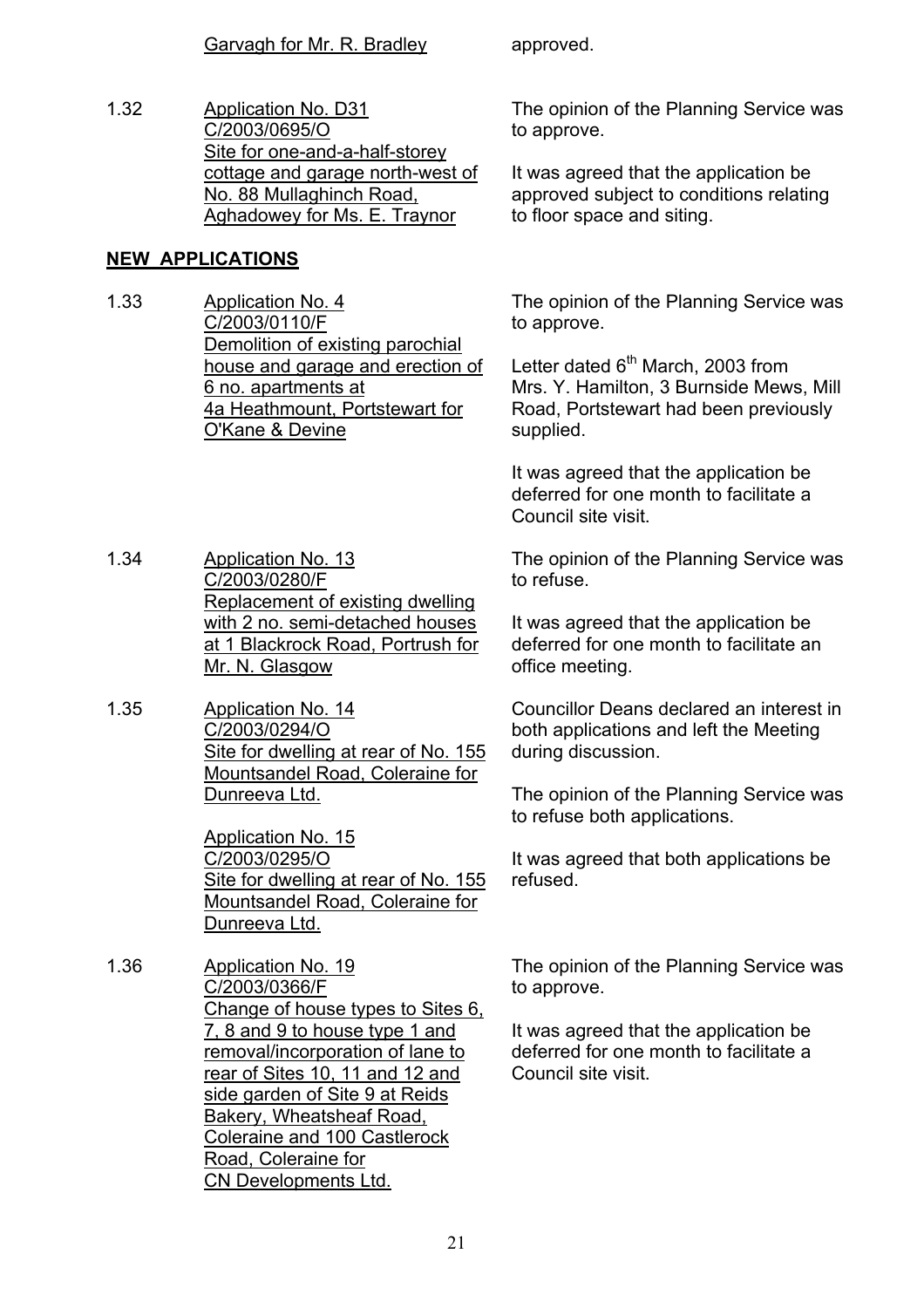1.37 Application No. 30 C/2003/0631/F Replacement of existing single dwelling with 2 no. town houses (semi-detached) at 99 Coleraine Road, Portstewart for Mr. and Mrs. J. McGrath The opinion of the Planning Service was to refuse. It was agreed that the application be deferred for one month to facilitate a Council site visit. 1.38 Application No. 32 C/2003/0635/F Hot food bar at 148 Ballycastle Road, Coleraine for Mr. R. Wilson The opinion of the Planning Service was to approve. It was agreed that the application be deferred for one month to facilitate further consideration by the Planning Service. 1.39 Application No. 36 C/2003/0669/F Demolition of dwelling and erection of four apartments at 19 Heathmount, Portstewart for CF Homes The opinion of the Planning Service was to refuse. It was agreed that the application be deferred for one month to facilitate an office meeting with the agent. Councillor Ms. Alexander would also attend. 1.40 Application No. 37 C/2003/0680/O Site for dwelling 140m east of No. 25 Gortmacrane Road, Kilrea for Mr. R. McAllister The opinion of the Planning Service was to refuse. It was agreed that the application be deferred for one month to facilitate a Council site visit. 1.41 Application No. 42 C/2003/0729/O Site for bungalow and garage opposite 15 Boleran Park, Coleraine for Mr. and Mrs. F. **Johnston** The opinion of the Planning Service was to refuse. It was agreed that the application be deferred for one month to facilitate a Council site visit. 1.42 Application No. 43 C/2003/0730/O Site for new dwelling at Agivey Road opposite junction with Mullaghinch Road, Landmore Td., Coleraine for Mr. B. Wilson The opinion of the Planning Service was to refuse. It was agreed that the application be deferred for one month to facilitate a Council site visit. 1.43 Application No. 49 C/2003/0741/O Site for dwelling adjacent to 35 Rusky Park, Aghadowey for Miss H. Robinson The opinion of the Planning Service was to refuse. It was agreed that the application be deferred for one month to facilitate a Council site visit. 1.44 Application No. 58 C/2003/0766/O The opinion of the Planning Service was to refuse.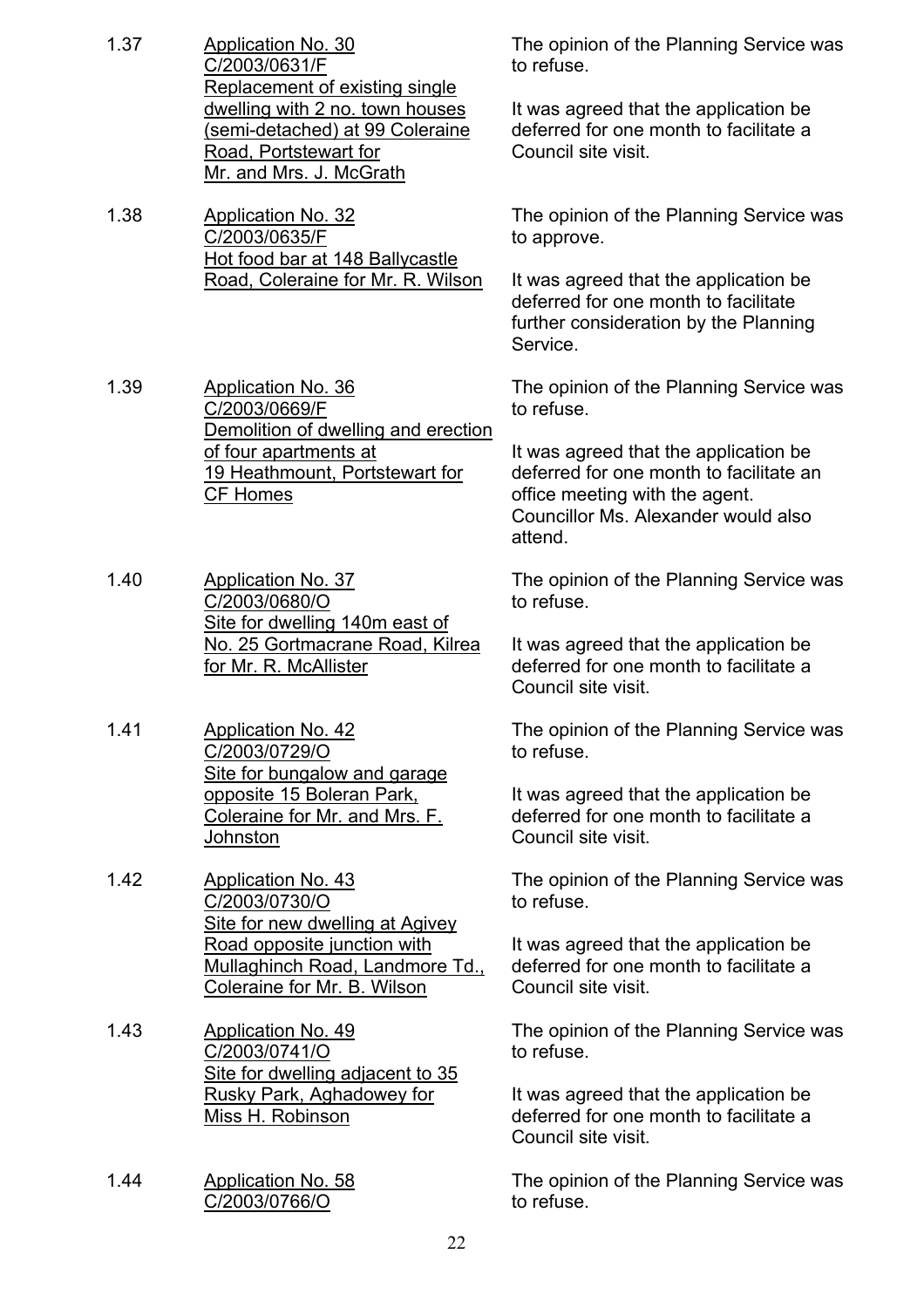Site for two-storey dwelling and garden to rear of Nos. 20 and 22 Rectory Road, Coleraine for Mr. I. Curry

- 1.45 Application No. 63 C/2003/0773/O Erection of dwelling and domestic garage approximately 120m northwest of 59 Grove Road, Garvagh for Mr. P. McGrath
- 1.46 Application No. 77 C/2003/0800/F Proposed one-and-a-half-storey dwelling and detached double garage adjacent to 178 Curragh Road, Coleraine for Mr. and Mrs. O. Blair
- 1.47 Application No. 78 C/2003/0801/F Balcony to rear elevation to form fire escape at 55 Ballintrae Park, Portballintrae for Mr. B. Gray
- 1.48 Application No. 79 C/2003/0802/O Site of dwelling and garage 170m south-east of 42 Lisnamuck Road, Aghadowey for Mr. M. Black
- 1.49 Application No. 81 C/2003/0804/O Detached one-and-a-half storey dwelling with detached garage at Sconce Road, Articlave, Coleraine for Ms. N. Hutchinson
- 

It was agreed that the application be deferred for one month to facilitate a Council site visit.

The opinion of the Planning Service was to refuse.

It was agreed that the application be deferred for one month to facilitate a Council site visit.

The opinion of the Planning Service was to refuse.

It was agreed that the application be deferred for one month to facilitate a Council site visit.

The opinion of the Planning Service was to refuse.

It was agreed that the application be deferred for one month to facilitate an office meeting.

The opinion of the Planning Service was to refuse.

It was agreed that the application be deferred for one month to facilitate a Council site visit.

The opinion of the Planning Service was to refuse.

It was agreed that the application be deferred for one month to facilitate a Council site visit.

- 1.50 General Matters (a) Application No. C/2003/0652/O New rural dwelling south of 28 Coolnasillagh Road, Garvagh for Mr. D. McMullan - Site visit will be held in September;
	- (b) 76 Coleraine Road, Portrush Height of building;
	- (c) Demolition of listed buildings The Diamond, Portstewart;
	- (d) Enfield Street, Portstewart -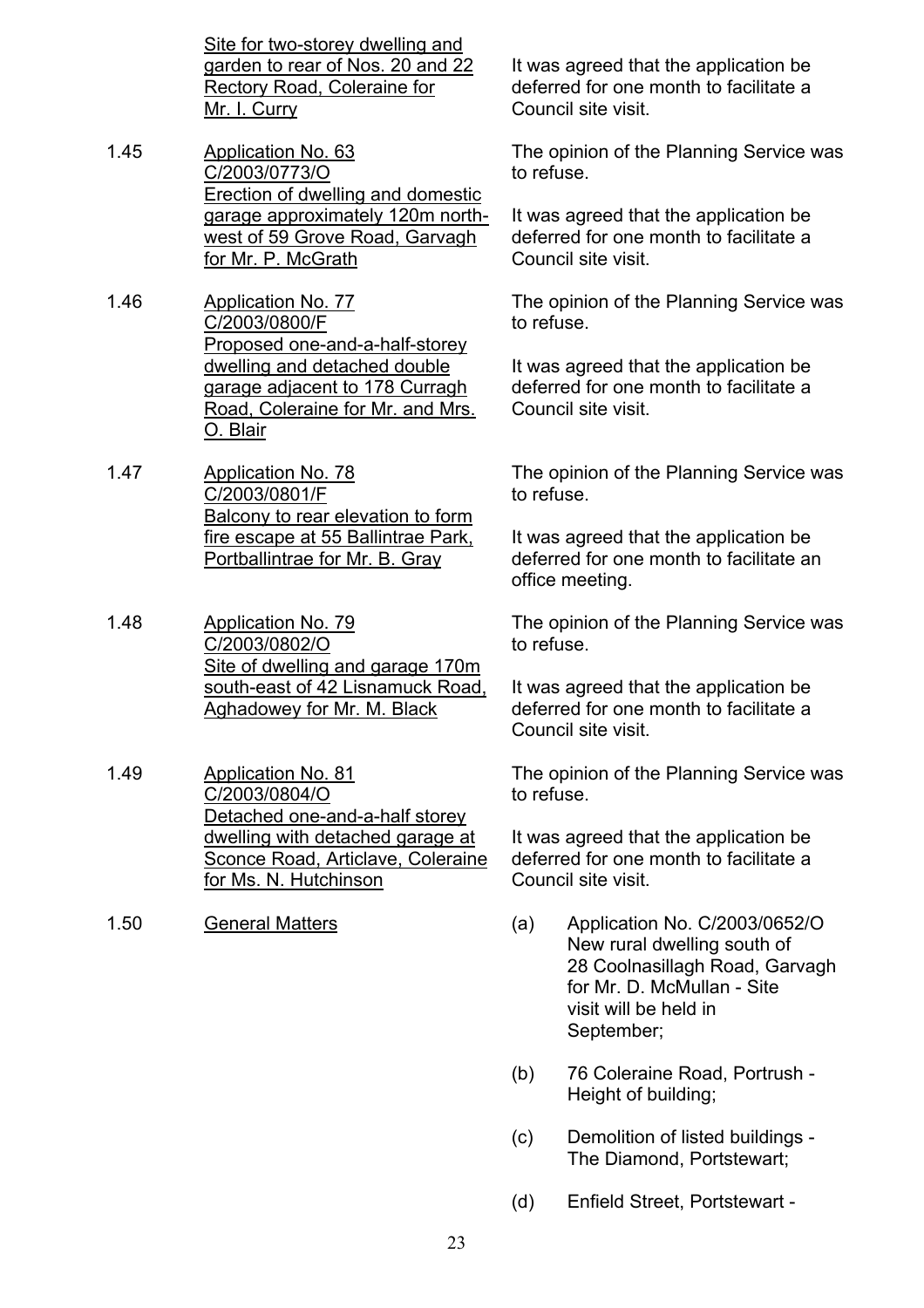Height of building;

(c) Housing allocation - Public Inquiry being held in Coleraine Town Hall on 18<sup>th</sup> September, 2003 at 10 a.m.

#### **2.0 THE PLANNING SERVICE - MODERNISING PLANNING PROCESSES - CONSULTATION DOCUMENT ON THE REVIEW OF PLANNING FEES**

 The Town Clerk and Chief Executive reminded members of the need to complete and return to him, within the next two weeks, Annexe 2 of the document in order to assist in formulating a corporate response.

Noted.

#### **3.0 PROPOSED DELISTING OF ATLANTIC LODGE, 13 THE PROMENADE, CASTLEROCK**

 Read letter from the Environment and Heritage Service seeking Council's comments regarding the proposed delisting of Atlantic Lodge, 13 The Promenade, Castlerock.

Following discussion it was agreed that Council offer no objections to the proposed delisting but should seek clarification as to what changes had led to the proposed delisting.

#### **4.0 WEST BAY DEVELOPMENT**

It was proposed by Councillor McClarty, seconded by the Mayor and agreed:

 That the above item be considered "In Committee" at the end of the Meeting.

#### **5.0 CAUSEWAY COAST COMMUNITIES CONSORTIUM**

 Consideration was given to the letter received from Causeway Coast Communities Consortium regarding housing allocation figures for the North Coast towns (previously circulated), suggesting a moratorium on further applications for housing.

 Members noted the Consortium's concerns and instructed the Town Clerk and Chief Executive to write to the Consortium advising of the various means by which Council was seeking to address the housing allocation issue.

#### **6.0 PLANNING APPEAL - UNAUTHORISED USE OF LAND FOR THE STATIONING OF A CARAVAN AT 86 BALLYREAGH ROAD, PORTRUSH FOR MR. E. MCKEOWN**

Read letter from the Planning Appeals Commission regarding the above appeal.

 The Commission had considered the report by Commissioner S. G. O'Hare and endorsed his appraisal of the issues and his conclusion that the appeal should be dismissed.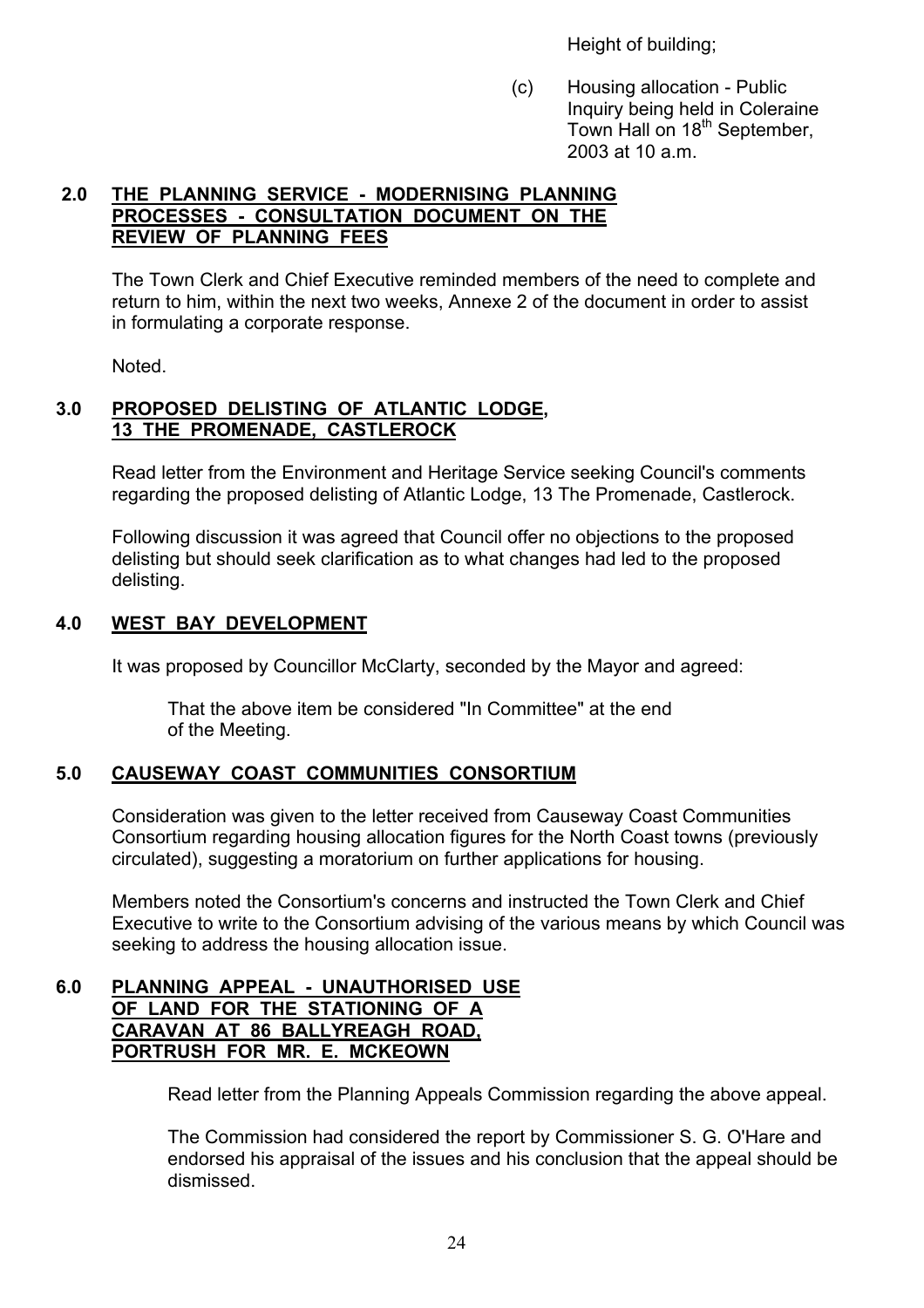#### **SPECIAL MEETING**

## **PLANNING COMMITTEE**

## **10th September, 2003.**

**Convened:** To receive presentation from Planning Service Headquarter's representatives on the various issues relating to modernising the planning processes.

**Present:** Councillor W. J. Watt in the Chair

The Mayor, Councillor R. D. Stewart

#### **Aldermen**

E. T. Black (Mrs.) B. Leonard W. T. Creelman W. J. McClure

#### **Councillors**

D. D. Barbour W. A. King J. M. Bradley G. L. McLaughlin O. M. Church (Mrs.) R. A. McPherson T. J. Deans A. McQuillan N. F. Hillis

C. S. Alexander (Ms.) E. A. Johnston (Mrs.)

# **Officers in**

Attendance: Principal Administrative Officer, Acting Director of Environmental Health and Administrative Assistant

 **Apologies:** The Deputy Mayor, Alderman Mrs. Armitage, Councillors Dallat, Mrs. Fielding and McClarty

#### **1.0 PRESENTATION**

The Chairman welcomed Mr. P. Quinn, Director of Planning and Mr. P. McBride, Director of Operations from Planning Service Headquarters and Mr. J. Cavalleros, Divisional Planning Manager who were in attendance to address Committee on the various issues relating to modernising the planning processes.

Mr. Quinn and Mr. McBride elaborated on the implementation plan, which had been launched on  $3<sup>rd</sup>$  February, 2003, incorporating the following aims:

- To modernise and reform planning processes within a firm timescale;
- To deliver simpler, faster and more accessible planning processes;
- Full implementation by end of 2005.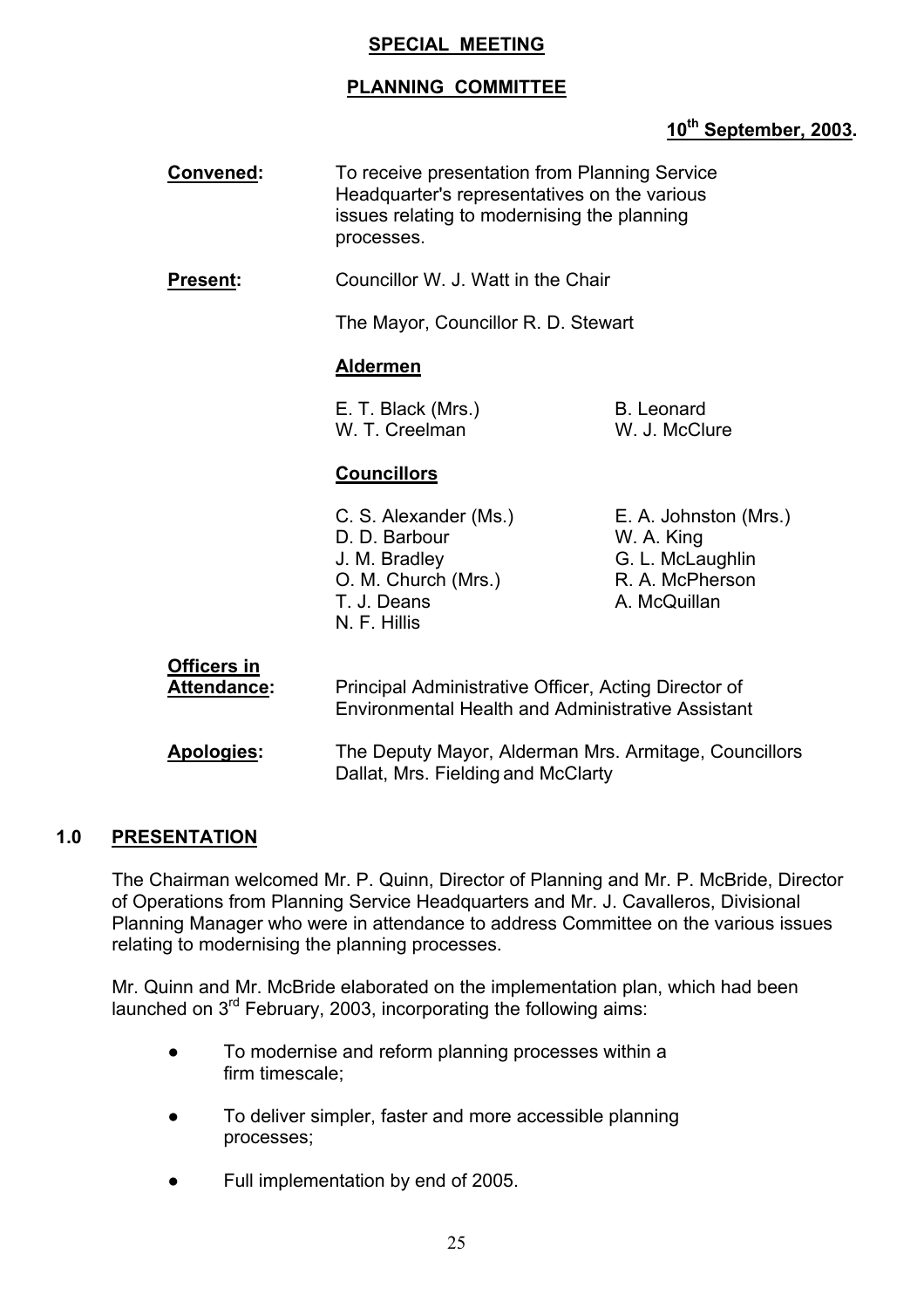A full discussion ensued during which the representatives answered various members' questions.

The Chairman thanked the representatives for providing such a comprehensive and interesting presentation.

## **2.0 UPDATE**

Mr. McBride updated members on the following planning applications:

| 2.1 | 11 The Diamond, Portstewart -<br><b>Demolition</b> | Reported that Stop and Enforcement Notices<br>had been issued with effect from 13th<br>September, 2003. Legal proceedings had also<br>been instigated. |
|-----|----------------------------------------------------|--------------------------------------------------------------------------------------------------------------------------------------------------------|
| 2.2 | Development at West Bay,                           | Reported that development had stopped as                                                                                                               |

Portrush the applicant was in breach of five planning conditions. Development would re-commence when the breaches were remedied.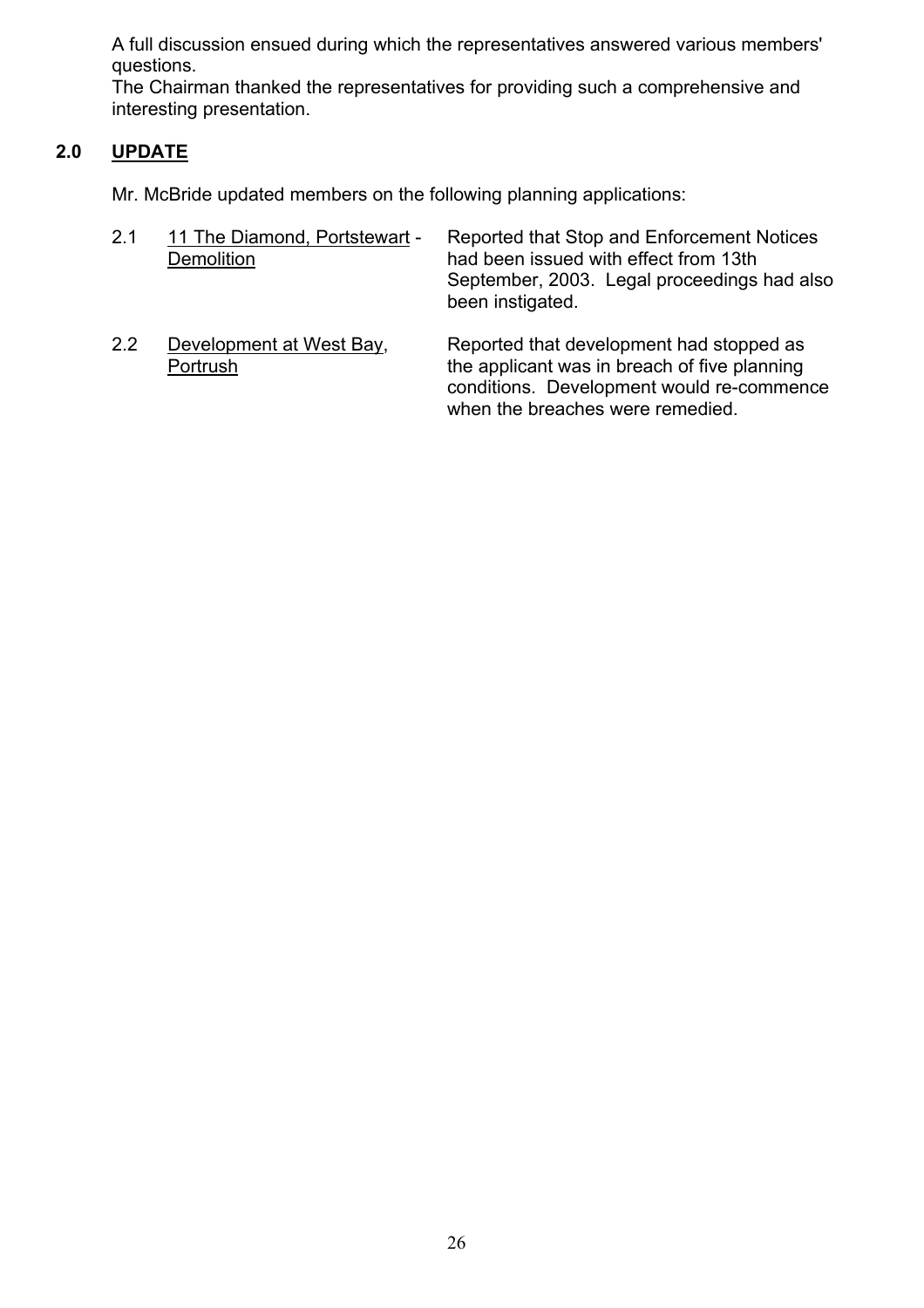#### **POLICY AND DEVELOPMENT COMMITTEE**

## **16th September, 2003.**

**Present:** Councillor E. A. Johnston (Mrs.), in the Chair

The Mayor, Councillor R. D. Stewart

The Deputy Mayor, Councillor E. M. Mullan

Aldermen

E. T. Black (Mrs.) B. Leonard<br>
W. T. Creelman M. J. McClure W. T. Creelman

**Councillors**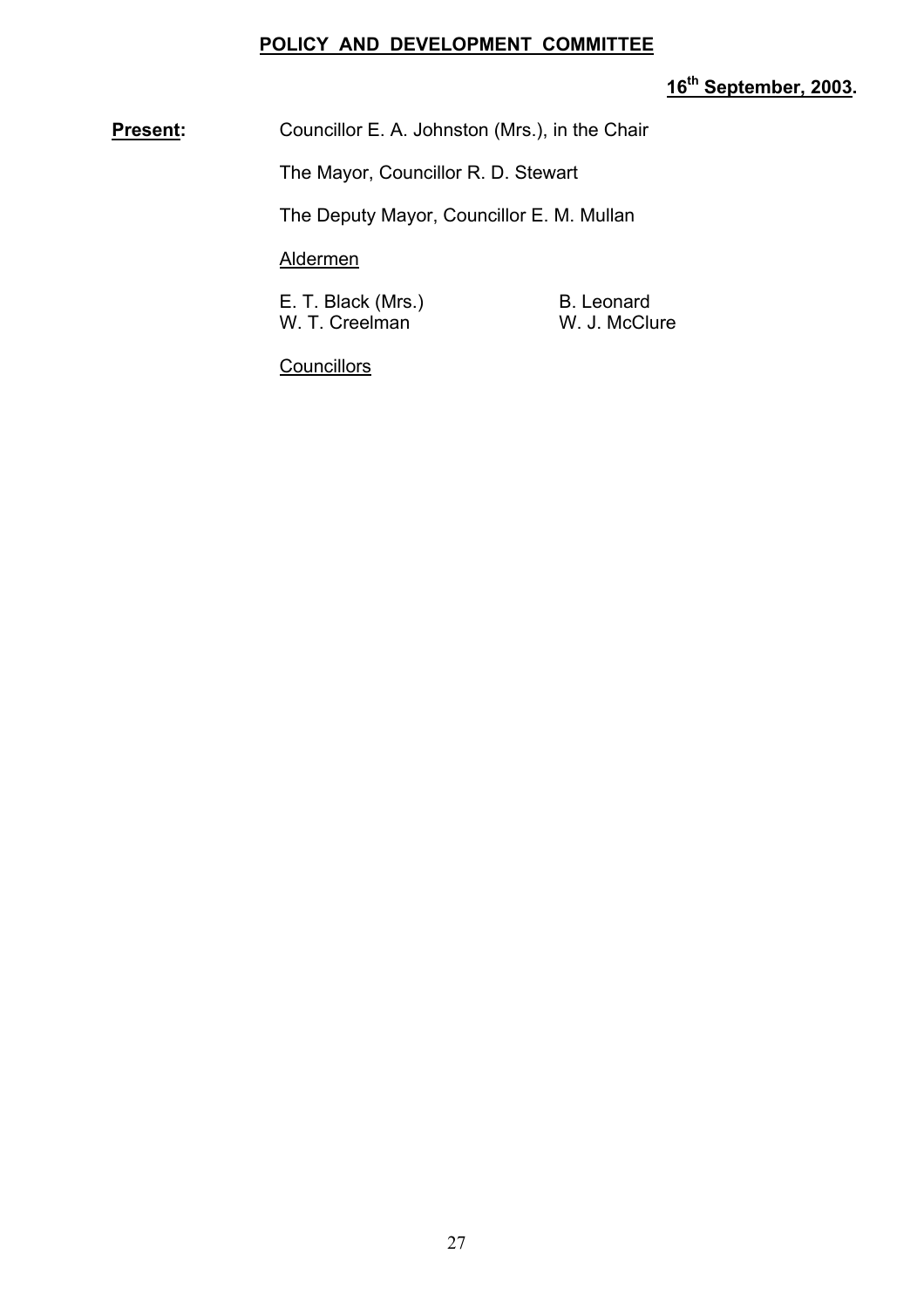C. S. Alexander (Ms.) (Items  $1.0 - 2.0$ ) D. D. Barbour O. M. Church (Mrs.) J. J. Dallat E. P. Fielding (Mrs.) N. F. Hillis

W. A. King

D. McClarty

G. L. McLaughlin

R. A. McPherson

A. McQuillan

W. J. Watt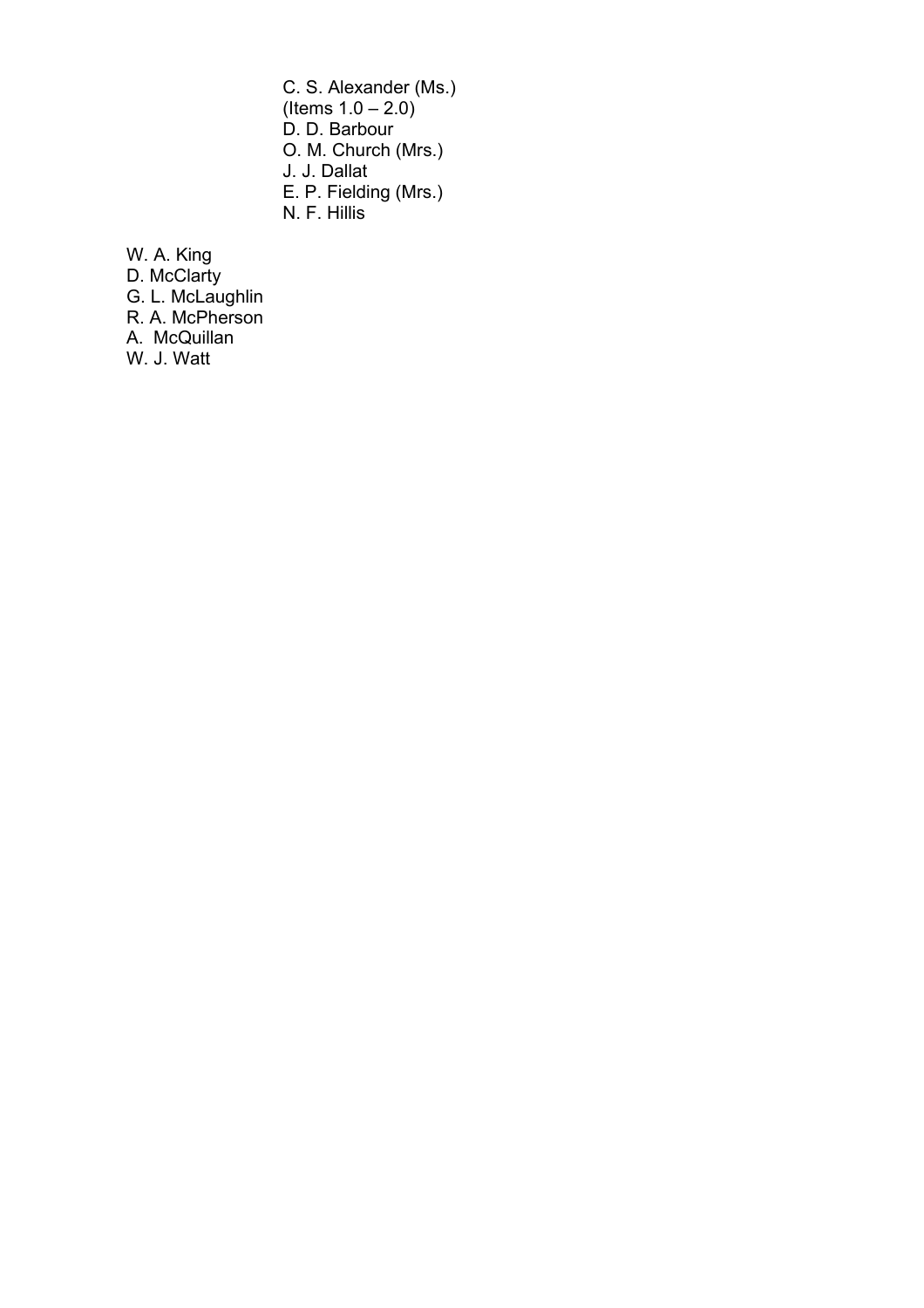**Officers in Attendance:** Town Clerk and Chief Executive, Director of Corporate Services, Head of Development Services, Finance Officer, Principal Administrative Officer, Economic Development Manager (Items 1.0 -2.0), Policy Development Officer, Administrative Officer and Administrative Assistant

**Apology:** Councillor Deans

## **1.0 DEVELOPMENT SERVICES REPORT**

The Report of the Head of Development Services was considered (previously supplied).

Matters arising:

| 1.1 | <b>Safe and Shared Space</b><br>Programme - The Diamond<br>Scheme                 | The Chairman welcomed Ms. Sharon Scott,<br>Town Centre Manager and Ms. Judy Meharg<br>and Mr. Donald Malmo-Paris from Groundwork<br>N.I. who were in attendance to update Committee<br>on the public consultation and design proposals<br>for the scheme.                      |
|-----|-----------------------------------------------------------------------------------|--------------------------------------------------------------------------------------------------------------------------------------------------------------------------------------------------------------------------------------------------------------------------------|
|     |                                                                                   | The representatives answered members'<br>questions on the proposals and noted various<br>comments for consideration for inclusion in the<br>final scheme.                                                                                                                      |
|     |                                                                                   | The Chairman thanked the representatives for<br>their informative presentation, following which<br>they withdrew.                                                                                                                                                              |
| 1.2 | <b>Economic Development</b><br><b>Update</b>                                      | Ms. Linda McGuinness, Economic Development<br>Manager, presented a report on the progress of<br>Council's Economic Development Strategy. The<br>report explained the various programmes being<br>pursued through the strategy and the benefits of<br>these programmes to date. |
|     |                                                                                   | In response to questions from members the Head<br>of Development Services and the Economic<br>Development Manager elaborated on various<br>issues and noted comments and suggestions.                                                                                          |
| 1.3 | <b>Tender for Vouching of</b><br><b>Economic Development</b><br>Projects          | Council is recommended to accept the lowest<br>tender from Mr. P. J. Bradley.                                                                                                                                                                                                  |
| 1.4 | <b>Request for Assistance -</b><br><b>World Ploughing</b><br><b>Championships</b> | The organisers of this event had requested<br>Council support in the form of assistance with an<br>official welcome dinner for competitors and help                                                                                                                            |

Council is recommended to support the event, as requested.

with barriers, tours and local publicity.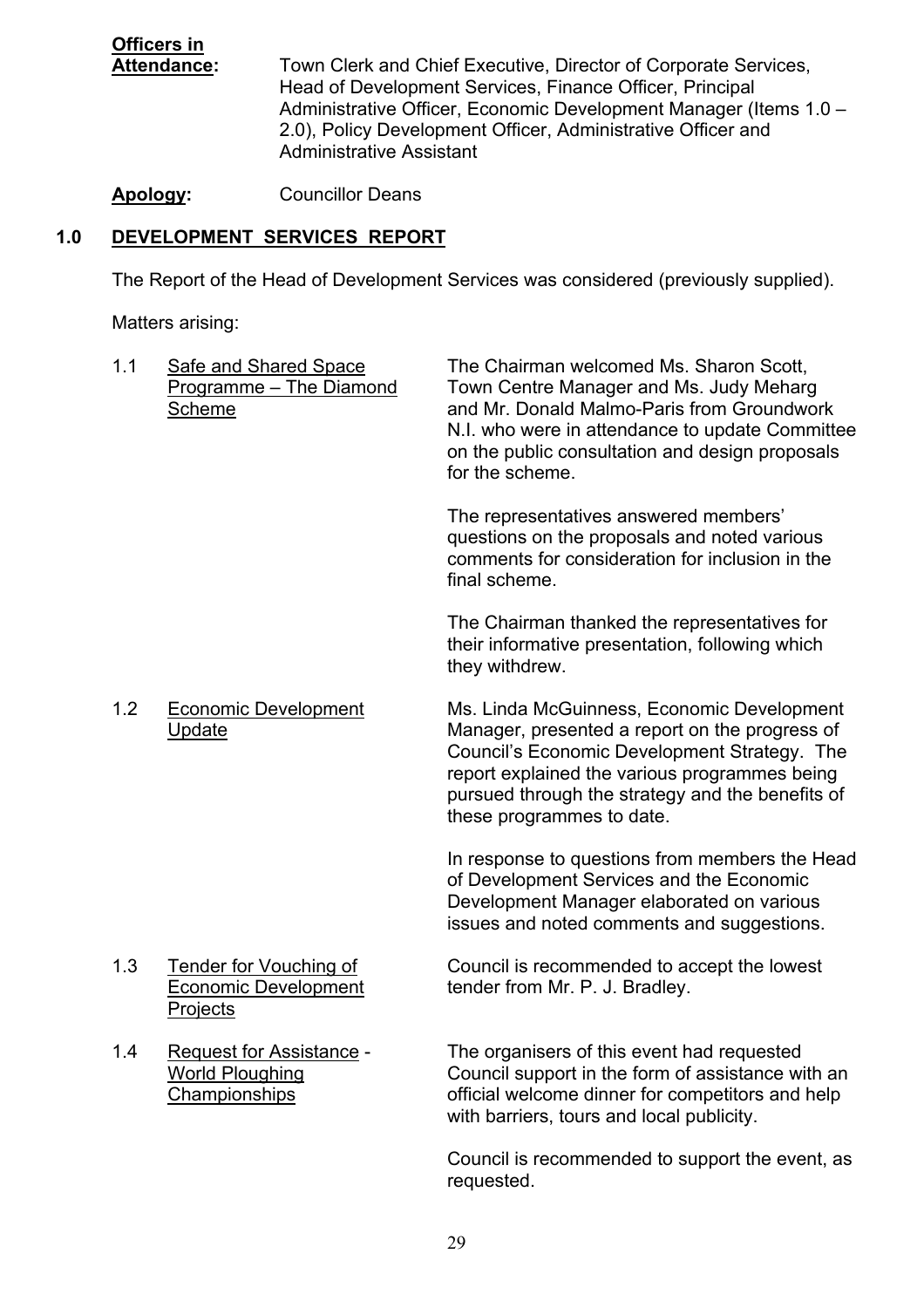#### **2.0 CORPORATE SERVICES REPORT**

The Report of the Director of Corporate Services was considered (previously supplied).

Matters arising:

| 2.1 | <b>Financial Contributions to</b><br><b>Other Bodies</b> |                                                                            | Members noted information, as contained in the<br>report, on the current position with financial<br>contributions and the proposed mandatory<br>arrangements to cover such funding. |                                          |
|-----|----------------------------------------------------------|----------------------------------------------------------------------------|-------------------------------------------------------------------------------------------------------------------------------------------------------------------------------------|------------------------------------------|
|     |                                                          |                                                                            | Council is recommended to adopt the proposals<br>as outlined in the report.                                                                                                         |                                          |
|     |                                                          |                                                                            | In response to a member's request, the Director<br>of Corporate Services would look into training<br>opportunities for members sitting on the Boards<br>of outside bodies.          |                                          |
| 2.2 |                                                          | <b>Matters for Information</b>                                             |                                                                                                                                                                                     |                                          |
|     | 2.2.1                                                    | Guide to Local<br><b>Government Finance</b><br>in Northern Ireland         | Consideration was given to the Guide to Local<br>Government Finance in Northern Ireland<br>(circulated) and the contents noted.                                                     |                                          |
|     |                                                          | 2.2.2 Financial Statement -<br>Period Ended 31 <sup>st</sup> July,<br>2003 | Members noted information on the financial<br>statement for the four month period ended 31 <sup>st</sup><br>July, 2003 as contained in the report.                                  |                                          |
|     | 2.2.3                                                    | <u>Accounts</u>                                                            | Committee noted that creditors' payments for<br>August, as per lists circulated, had been issued<br>as follows:                                                                     |                                          |
|     |                                                          |                                                                            | Revenue A/C<br>Capital A/C<br>Petty Cash A/C -                                                                                                                                      | £436,792.97<br>£399,786.52<br>£52,199.60 |
|     | 2.2.4                                                    | Capital Programme<br>Workshop                                              | It was agreed that the Capital Programme<br>Workshop would be held on the evening of<br>Monday 3 <sup>rd</sup> November, 2003.                                                      |                                          |
|     |                                                          | 2.2.5 New Appointment                                                      | The following appointment had been made in<br>accordance with the Local Government Staff<br>Commission's Code of Procedures on<br><b>Recruitment and Selection:</b>                 |                                          |
|     |                                                          |                                                                            | Leisure Services Department                                                                                                                                                         |                                          |
|     |                                                          |                                                                            |                                                                                                                                                                                     |                                          |

North East Sports Development Partnership Officer: Miss N. Bowman

## **3.0 LAND AND PROPERTY REPORT**

The Report of the Principal Administrative Officer was considered (previously supplied).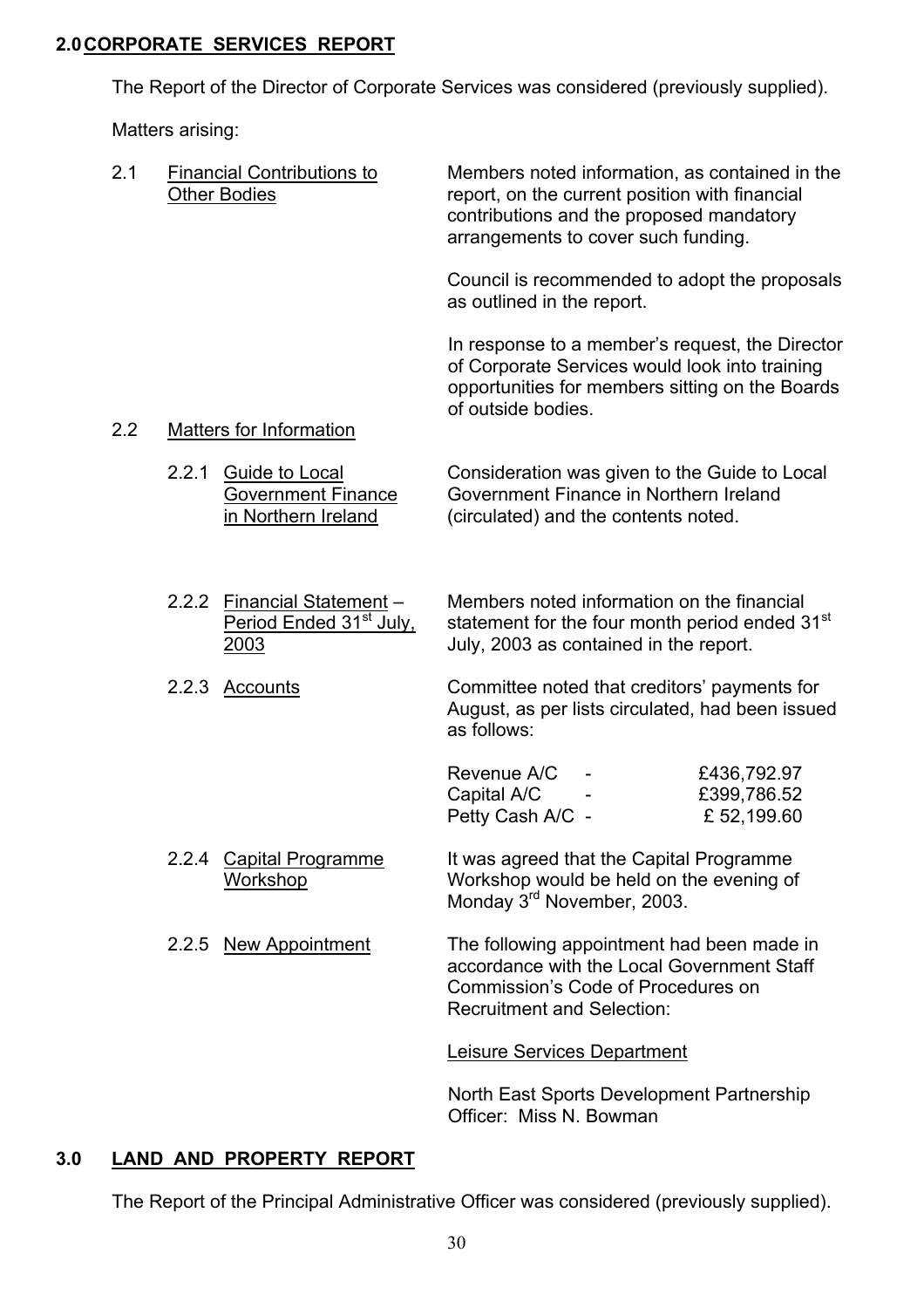Matters arising:

3.1 Land adjacent to Coleraine Council had been approached by DTZ McCombe Leisure Centre, Railway **Pierce**, on behalf of Poundstretcher, with a Road, Coleraine **Road, Coleraine** request to purchase a small area of land adjacent to Coleraine Leisure Centre. Discussion ensued during which it was proposed by Councillor McClarty and seconded by Councillor Watt: That Council advertise the land for sale and gauge public interest before making a decision. On being put to the meeting, the proposal was lost with seven members voting for and eleven voting against. It was, therefore, recommended: That Council retain this piece of land. 3.2 Arcadia Lands, Portrush A request had been received from Mrs. McSorley, The Den, Bath Terrace, Portrush for permission to create a vehicular access over Councilís land at the Arcadia. Recommended: That Council decline to grant such permission. 3.3 East Strand Car Park, A request had been received from C&E Portrush Developments Ltd. to lay a storm sewer over part of East Strand Car Park, Portrush in connection with proposed development at 79a Causeway Street, Portrush. Recommended: That Council grant such permission subject to completion of wayleave. payment of Council's legal and valuation costs and re-instatement of the grass and bitmac areas. 3.4 Portballintrae Boat Club Council is recommended to grant permission to Portballintrae Boat Club to erect a conservatory. 3.5 Tree Belt, Somerset Park, Requests from two property owners at Somerset Coleraine **Park to purchase an area of land at the rear of**  their properties and backing onto the tree belt, had been received by Council, as detailed in the report.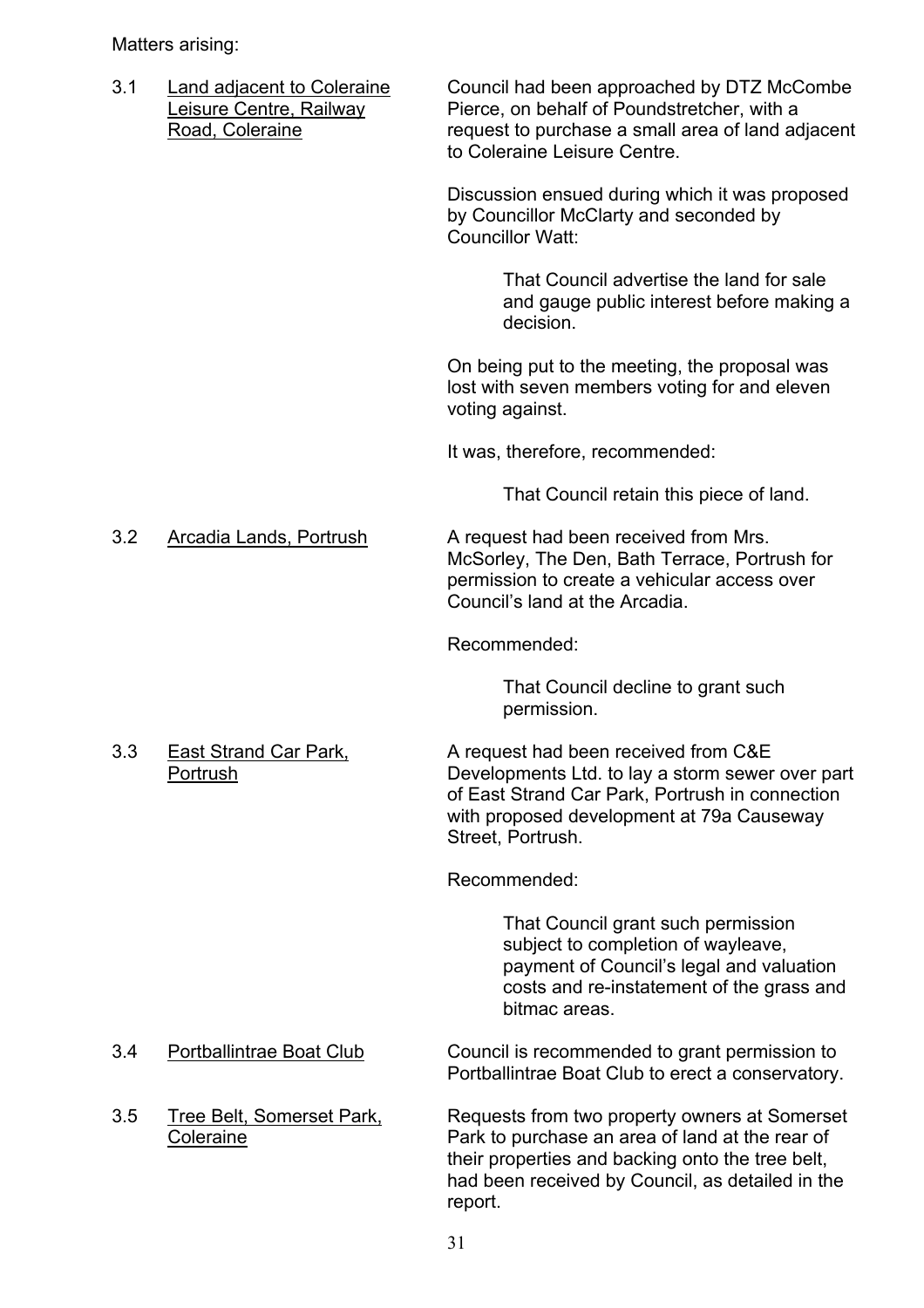Recommended:

That Council retain ownership of this land.

| 3.6 | Catering Franchise - Coleraine<br>Leisure Centre  | Council is recommended to renew the catering<br>franchise at Coleraine Leisure Centre with the<br>current licensee, Mrs. Linda Coyles, for a period<br>of five years from 1 <sup>st</sup> January, 2004 at an annual<br>fee of £4,500. |
|-----|---------------------------------------------------|----------------------------------------------------------------------------------------------------------------------------------------------------------------------------------------------------------------------------------------|
| 3.7 | North Coast Waste Water<br><b>Treatment Works</b> | Council is recommended to transfer lands at<br>Lansdowne and Dhu Varren, Portrush to the<br>Water Service at a price to be assessed by the<br>Valuation and Lands Agency and subject to<br>payment of Council's legal costs.           |
| 3.8 | Shop Unit at North Pier,<br>Portrush Harbour      | Council is recommended to renew the lease at<br>this premises at a rental assessed by the<br>Valuation and Lands Agency of £1,700 per<br>annum, for a further period of three years.                                                   |

#### **4.0 NOTICE OF MOTION SUBMITTED BY COUNCILLOR E. MULLAN**

The undernoted Notice of Motion was proposed by Councillor E. Mullan and seconded by Councillor Dallat.

 ìThat this Council fully implements the requirements of the European Charter on Minority Languages as it relates to the Irish language."

 During the discussion which ensued, it was proposed as an amendment by Councillor McClarty and seconded by Alderman McClure:

That Council continue with its current policy.

On being put to the meeting the amendment was carried by thirteen votes to four.

#### **5.0 CONSULTATION PAPERS**

The following consultation papers had been received and were available for members who wished to consider making a response:

(i) OFREG's Social Action Plans  $- A$  Review  $- A$ ugust 2003

Comments due by: 30<sup>th</sup> September, 2003

(ii) Department of Health, Social Services and Public Safety  $-$  "The Recovery of Health Services Costs in Cases Involving Personal Injury Compensation" - A Consultation

Comments due by: 28<sup>th</sup> November, 2003

(iii) Department of Health, Social Services and Public Safety  $-$ "Developing a Strategy for Children in Need" – Consultation Paper